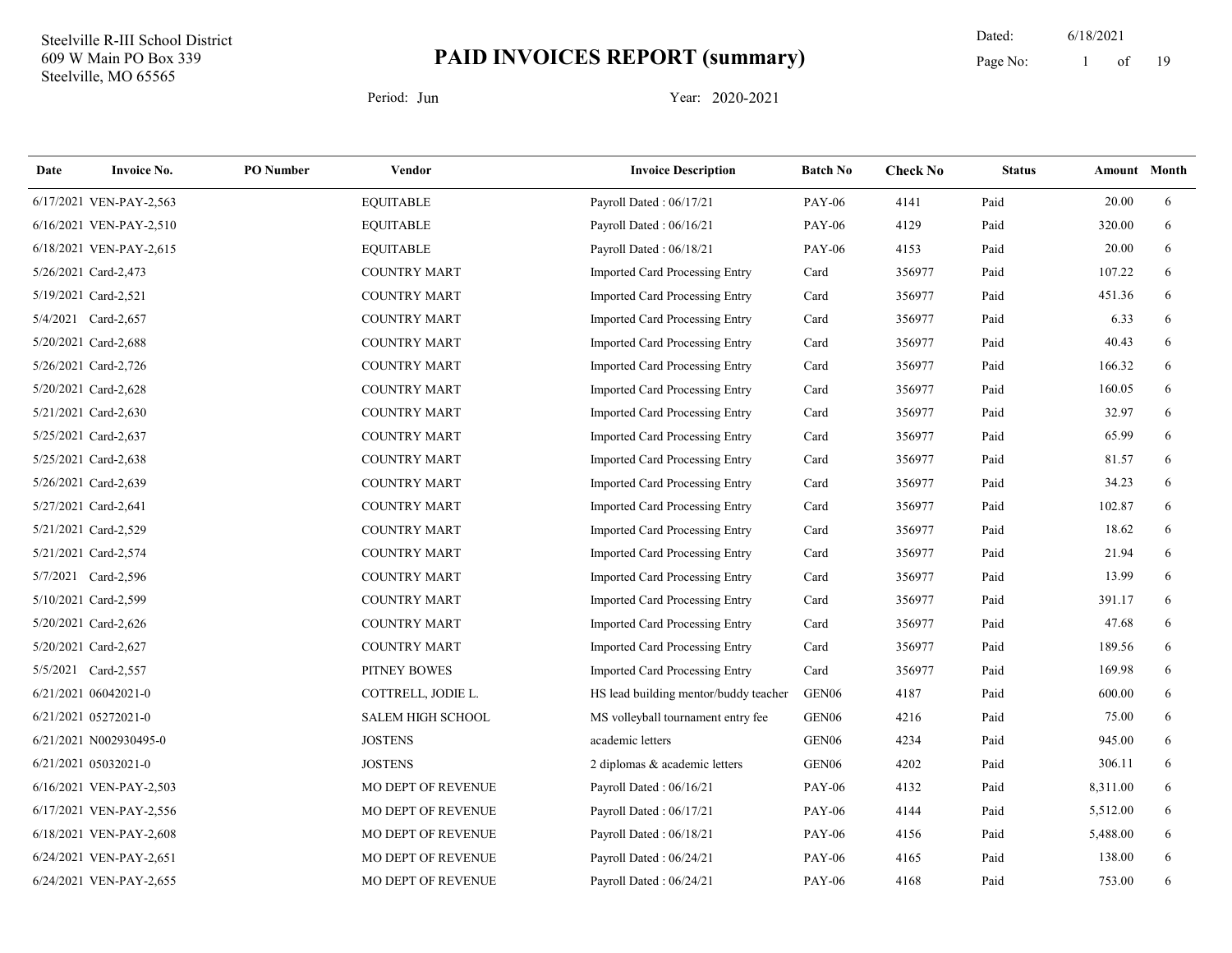19 Dated: 6/18/2021 Page No: 2 of

| Date              | <b>Invoice No.</b>      | <b>PO</b> Number | Vendor                               | <b>Invoice Description</b>            | <b>Batch No</b>   | <b>Check No</b> | <b>Status</b> | <b>Amount</b> Month |   |
|-------------------|-------------------------|------------------|--------------------------------------|---------------------------------------|-------------------|-----------------|---------------|---------------------|---|
|                   | 6/28/2021 VEN-PAY-2,729 |                  | MO DEPT OF REVENUE                   | Payroll Dated: 06/28/21               | <b>PAY-06</b>     | 4242            | Paid          | 3,044.00            | 6 |
|                   | 6/16/2021 VEN-PAY-2,504 |                  | <b>PSRS</b>                          | Payroll Dated: 06/16/21               | <b>PAY-06</b>     | 4137            | Paid          | 95,755.84           | 6 |
|                   | 6/17/2021 VEN-PAY-2,557 |                  | <b>PSRS</b>                          | Payroll Dated: 06/17/21               | <b>PAY-06</b>     | 4149            | Paid          | 80,379.76           | 6 |
|                   | 6/28/2021 VEN-PAY-2,730 |                  | <b>PSRS</b>                          | Payroll Dated: 06/28/21               | <b>PAY-06</b>     | 4245            | Paid          | 17,678.40           | 6 |
|                   | 6/18/2021 VEN-PAY-2,609 |                  | <b>PSRS</b>                          | Payroll Dated: 06/18/21               | <b>PAY-06</b>     | 4161            | Paid          | 80,237.72           | 6 |
|                   | 6/24/2021 VEN-PAY-2,652 |                  | <b>PSRS</b>                          | Payroll Dated: 06/24/21               | <b>PAY-06</b>     | 4167            | Paid          | 13,637.28           | 6 |
|                   | 6/16/2021 VEN-PAY-2,505 |                  | <b>PEERS</b>                         | Payroll Dated: 06/16/21               | <b>PAY-06</b>     | 4135            | Paid          | 15,244.04           | 6 |
|                   | 6/17/2021 VEN-PAY-2,558 |                  | <b>PEERS</b>                         | Payroll Dated: 06/17/21               | <b>PAY-06</b>     | 4147            | Paid          | 7,242.02            | 6 |
|                   | 6/18/2021 VEN-PAY-2,610 |                  | <b>PEERS</b>                         | Payroll Dated: 06/18/21               | <b>PAY-06</b>     | 4159            | Paid          | 7,241.94            | 6 |
|                   | 6/28/2021 VEN-PAY-2,731 |                  | <b>PEERS</b>                         | Payroll Dated: 06/28/21               | <b>PAY-06</b>     | 4243            | Paid          | 1,113.36            | 6 |
|                   | 5/12/2021 Card-2,722    |                  | CENTRAL STATES BUS SALES             | Imported Card Processing Entry        | Card              | 356977          | Paid          | 214.57              | 6 |
|                   | 5/17/2021 Card-2,724    |                  | CENTRAL STATES BUS SALES             | Imported Card Processing Entry        | Card              | 356977          | Paid          | 383.47              | 6 |
|                   | 5/26/2021 Card-2,640    |                  | <b>ROLLA BOOKS &amp; TOYS</b>        | <b>Imported Card Processing Entry</b> | Card              | 356977          | Paid          | 175.00              | 6 |
|                   | 6/17/2021 VEN-PAY-2,564 |                  | MSTA MEMBERSHIP DEPT                 | Payroll Dated: 06/17/21               | <b>PAY-06</b>     | 4146            | Paid          | 180.00              | 6 |
|                   | 6/16/2021 VEN-PAY-2,511 |                  | MSTA MEMBERSHIP DEPT                 | Payroll Dated: 06/16/21               | <b>PAY-06</b>     | 4134            | Paid          | 232.50              | 6 |
|                   | 6/18/2021 VEN-PAY-2,616 |                  | MSTA MEMBERSHIP DEPT                 | Payroll Dated: 06/18/21               | <b>PAY-06</b>     | 4158            | Paid          | 180.00              | 6 |
|                   | 5/10/2021 Card-2,450    |                  | <b>EXXONMOBIL</b>                    | <b>Imported Card Processing Entry</b> | Card              | 356977          | Paid          | 1.92                | 6 |
|                   | 5/21/2021 Card-2,530    |                  | <b>EXXONMOBIL</b>                    | <b>Imported Card Processing Entry</b> | Card              | 356977          | Paid          | 300.00              | 6 |
|                   | 5/17/2021 Card-2,610    |                  | <b>EXXONMOBIL</b>                    | Imported Card Processing Entry        | Card              | 356977          | Paid          | 18.93               | 6 |
|                   | 5/5/2021 Card-2,662     |                  | NATIONAL FFA ORGANIZATIO             | Imported Card Processing Entry        | Card              | 356977          | Paid          | 120.94              | 6 |
|                   | 5/28/2021 Card-2,711    |                  | NATIONAL FFA ORGANIZATIO             | Imported Card Processing Entry        | Card              | 356977          | Paid          | 869.00              | 6 |
|                   | 6/21/2021 29537-29539-0 |                  | <b>CENTRAL LEASING &amp; SERVICE</b> | dishwasher lease                      | GEN <sub>06</sub> | 4182            | Paid          | 450.00              | 6 |
|                   | 6/21/2021 05182021-0    |                  | <b>PURCHASE POWER</b>                | postage                               | GEN <sub>06</sub> | 4212            | Paid          | 12.73               | 6 |
| 6/21/2021 44214-0 |                         |                  | PEARSON EDUCATION INC.               | local license renewal                 | GEN <sub>06</sub> | 4239            | Paid          | 170.00              | 6 |
|                   | 5/28/2021 Card-2,495    |                  | PEARSON EDUCATION INC.               | <b>Imported Card Processing Entry</b> | Card              | 356977          | Paid          | 394.80              | 6 |
|                   | 5/28/2021 Card-2,496    |                  | PEARSON EDUCATION INC.               | Imported Card Processing Entry        | Card              | 356977          | Paid          | 394.80              | 6 |
|                   | 5/4/2021 Card-2,440     |                  | <b>SCHOOL NURSE SUPPLY INC</b>       | <b>Imported Card Processing Entry</b> | Card              | 356977          | Paid          | 1,831.66            | 6 |
|                   | 5/4/2021 Card-2,441     |                  | SCHOOL NURSE SUPPLY INC              | Imported Card Processing Entry        | Card              | 356977          | Paid          | 1,831.67            | 6 |
|                   | 5/4/2021 Card-2,442     |                  | <b>SCHOOL NURSE SUPPLY INC</b>       | Imported Card Processing Entry        | Card              | 356977          | Paid          | 1,831.67            | 6 |
|                   | 5/4/2021 Card-2,443     |                  | SCHOOL NURSE SUPPLY INC              | Imported Card Processing Entry        | Card              | 356977          | Paid          | 500.00              | 6 |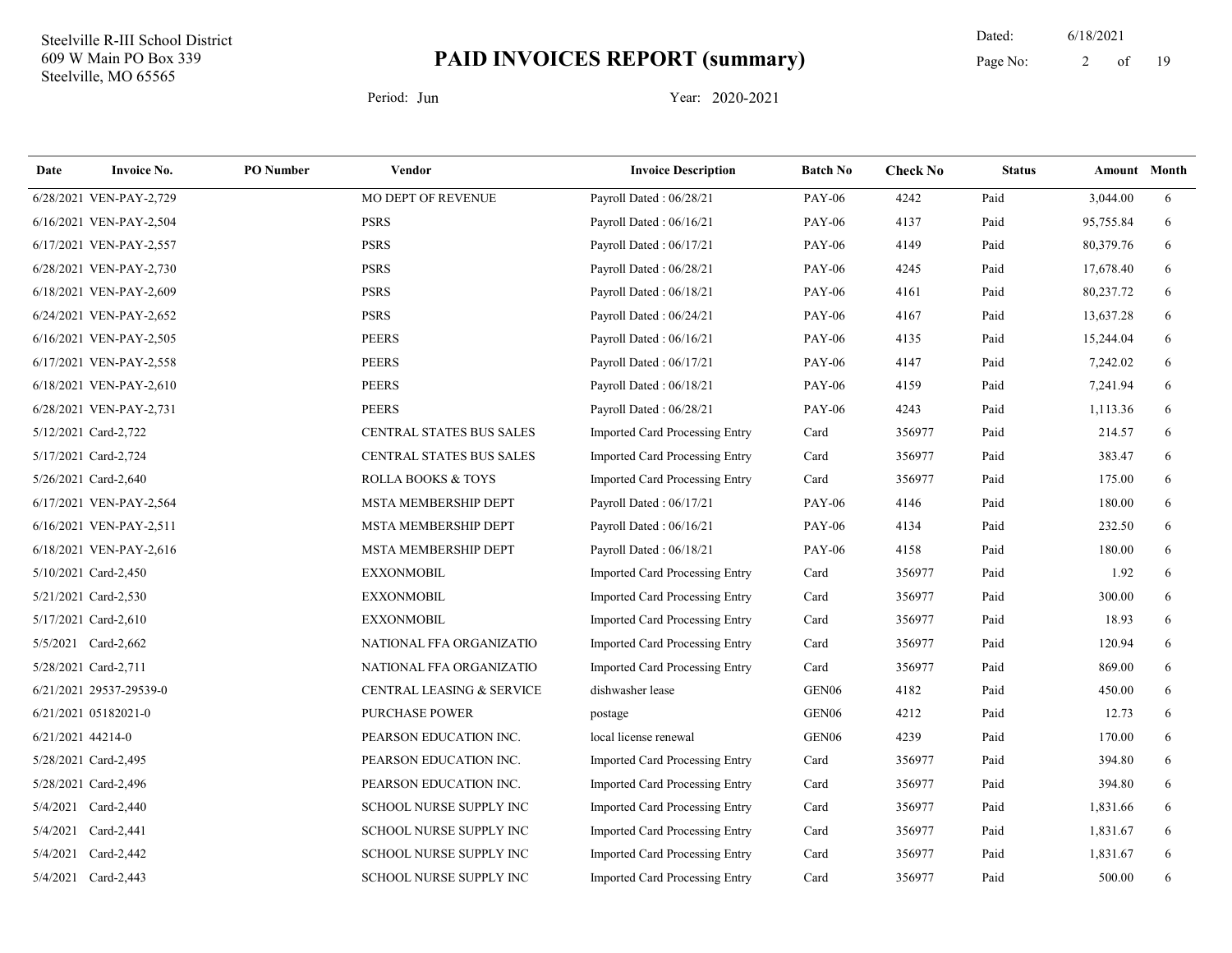19 Dated: 6/18/2021 Page No: 3 of

| Date | <b>Invoice No.</b>      | <b>PO</b> Number | <b>Vendor</b>           | <b>Invoice Description</b>            | <b>Batch No</b> | <b>Check No</b> | <b>Status</b> | Amount Month |   |
|------|-------------------------|------------------|-------------------------|---------------------------------------|-----------------|-----------------|---------------|--------------|---|
|      | 5/4/2021 Card-2,444     |                  | SCHOOL NURSE SUPPLY INC | <b>Imported Card Processing Entry</b> | Card            | 356977          | Paid          | 66.00        | 6 |
|      | 6/16/2021 VEN-PAY-2,492 |                  | PEOPLES BANK            | Payroll Dated: 06/16/21               | <b>HSA</b>      | 356668          | Paid          | 22.80        | 6 |
|      | 6/16/2021 VEN-PAY-2,493 |                  | PEOPLES BANK            | Payroll Dated: 06/16/21               | <b>HSA</b>      | 356668          | Paid          | 213.48       | 6 |
|      | 6/16/2021 VEN-PAY-2,494 |                  | PEOPLES BANK            | Payroll Dated: 06/16/21               | <b>HSA</b>      | 356668          | Paid          | 158.61       | 6 |
|      | 6/16/2021 VEN-PAY-2,495 |                  | PEOPLES BANK            | Payroll Dated: 06/16/21               | <b>HSA</b>      | 356668          | Paid          | 438.60       | 6 |
|      | 6/16/2021 VEN-PAY-2,506 |                  | PEOPLES BANK            | Payroll Dated: 06/16/21               | <b>PAY-06</b>   | 4136            | Paid          | 19,878.34    | 6 |
|      | 6/16/2021 VEN-PAY-2,507 |                  | PEOPLES BANK            | Payroll Dated: 06/16/21               | <b>PAY-06</b>   | 4136            | Paid          | 13,572.04    | 6 |
|      | 6/24/2021 VEN-PAY-2,658 |                  | PEOPLES BANK            | Payroll Dated: 06/24/21               | <b>PAY-06</b>   | 4169            | Paid          | 558.52       | 6 |
|      | 6/28/2021 VEN-PAY-2,732 |                  | PEOPLES BANK            | Payroll Dated: 06/28/21               | <b>PAY-06</b>   | 4244            | Paid          | 13,534.42    | 6 |
|      | 6/28/2021 VEN-PAY-2,733 |                  | PEOPLES BANK            | Payroll Dated: 06/28/21               | <b>PAY-06</b>   | 4244            | Paid          | 1,685.20     | 6 |
|      | 6/28/2021 VEN-PAY-2,734 |                  | PEOPLES BANK            | Payroll Dated: 06/28/21               | <b>PAY-06</b>   | 4244            | Paid          | 394.18       | 6 |
|      | 6/28/2021 VEN-PAY-2,735 |                  | PEOPLES BANK            | Payroll Dated: 06/28/21               | <b>PAY-06</b>   | 4244            | Paid          | 1,767.84     | 6 |
|      | 6/18/2021 VEN-PAY-2,614 |                  | PEOPLES BANK            | Payroll Dated: 06/18/21               | <b>PAY-06</b>   | 4160            | Paid          | 6,673.52     | 6 |
|      | 6/18/2021 VEN-PAY-2,617 |                  | PEOPLES BANK            | Payroll Dated: 06/18/21               | <b>HSA</b>      | 356937          | Paid          | 525.00       | 6 |
|      | 6/24/2021 VEN-PAY-2,653 |                  | PEOPLES BANK            | Payroll Dated: 06/24/21               | <b>PAY-06</b>   | 4166            | Paid          | 974.32       | 6 |
|      | 6/24/2021 VEN-PAY-2,654 |                  | PEOPLES BANK            | Payroll Dated: 06/24/21               | <b>PAY-06</b>   | 4166            | Paid          | 1,363.74     | 6 |
|      | 6/24/2021 VEN-PAY-2,656 |                  | PEOPLES BANK            | Payroll Dated: 06/24/21               | <b>PAY-06</b>   | 4169            | Paid          | 2,416.52     | 6 |
|      | 6/24/2021 VEN-PAY-2,657 |                  | PEOPLES BANK            | Payroll Dated: 06/24/21               | <b>PAY-06</b>   | 4169            | Paid          | 2,388.18     | 6 |
|      | 6/18/2021 VEN-PAY-2,599 |                  | PEOPLES BANK            | Payroll Dated: 06/18/21               | <b>HSA</b>      | 356937          | Paid          | 189.76       | 6 |
|      | 6/18/2021 VEN-PAY-2,600 |                  | PEOPLES BANK            | Payroll Dated: 06/18/21               | <b>HSA</b>      | 356937          | Paid          | 52.87        | 6 |
|      | 6/18/2021 VEN-PAY-2,601 |                  | PEOPLES BANK            | Payroll Dated: 06/18/21               | <b>HSA</b>      | 356937          | Paid          | 365.50       | 6 |
|      | 6/18/2021 VEN-PAY-2,611 |                  | PEOPLES BANK            | Payroll Dated: 06/18/21               | <b>PAY-06</b>   | 4160            | Paid          | 12,627.09    | 6 |
|      | 6/18/2021 VEN-PAY-2,612 |                  | PEOPLES BANK            | Payroll Dated: 06/18/21               | <b>PAY-06</b>   | 4160            | Paid          | 6,274.24     | 6 |
|      | 6/18/2021 VEN-PAY-2,613 |                  | PEOPLES BANK            | Payroll Dated: 06/18/21               | <b>PAY-06</b>   | 4160            | Paid          | 1,358.00     | 6 |
|      | 6/17/2021 VEN-PAY-2,562 |                  | PEOPLES BANK            | Payroll Dated: 06/17/21               | <b>PAY-06</b>   | 4148            | Paid          | 6,687.60     | 6 |
|      | 6/17/2021 VEN-PAY-2,565 |                  | PEOPLES BANK            | Payroll Dated: 06/17/21               | <b>HSA</b>      | 356803          | Paid          | 525.00       | 6 |
|      | 6/16/2021 VEN-PAY-2,508 |                  | PEOPLES BANK            | Payroll Dated: 06/16/21               | <b>PAY-06</b>   | 4136            | Paid          | 2,988.94     | 6 |
|      | 6/16/2021 VEN-PAY-2,509 |                  | PEOPLES BANK            | Payroll Dated: 06/16/21               | <b>PAY-06</b>   | 4136            | Paid          | 8,133.02     | 6 |
|      | 6/16/2021 VEN-PAY-2,512 |                  | PEOPLES BANK            | Payroll Dated: 06/16/21               | <b>HSA</b>      | 356668          | Paid          | 525.00       | 6 |
|      | 6/17/2021 VEN-PAY-2,547 |                  | PEOPLES BANK            | Payroll Dated: 06/17/21               | <b>HSA</b>      | 356803          | Paid          | 189.76       | 6 |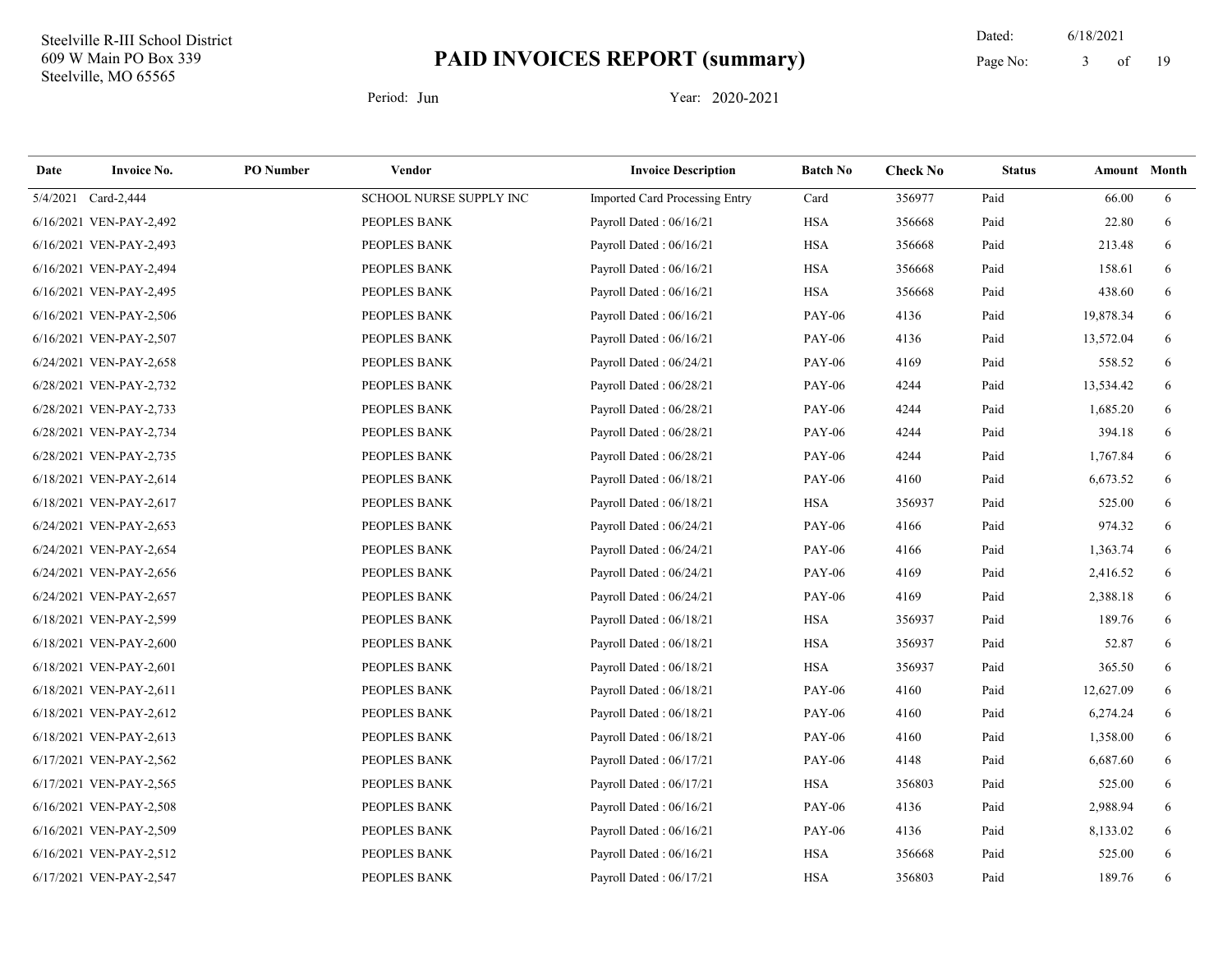19 Dated: 6/18/2021 Page No: 4 of

| Date              | <b>Invoice No.</b>        | <b>PO</b> Number | Vendor                          | <b>Invoice Description</b>            | <b>Batch No</b>   | <b>Check No</b> | <b>Status</b> | Amount Month |   |
|-------------------|---------------------------|------------------|---------------------------------|---------------------------------------|-------------------|-----------------|---------------|--------------|---|
|                   | 6/17/2021 VEN-PAY-2,548   |                  | PEOPLES BANK                    | Payroll Dated: 06/17/21               | <b>HSA</b>        | 356803          | Paid          | 52.87        | 6 |
|                   | 6/17/2021 VEN-PAY-2,549   |                  | PEOPLES BANK                    | Payroll Dated: 06/17/21               | <b>HSA</b>        | 356803          | Paid          | 365.50       | 6 |
|                   | 6/17/2021 VEN-PAY-2,559   |                  | PEOPLES BANK                    | Payroll Dated: 06/17/21               | <b>PAY-06</b>     | 4148            | Paid          | 12,772.61    | 6 |
|                   | 6/17/2021 VEN-PAY-2,560   |                  | PEOPLES BANK                    | Payroll Dated: 06/17/21               | <b>PAY-06</b>     | 4148            | Paid          | 6,274.30     | 6 |
|                   | 6/17/2021 VEN-PAY-2,561   |                  | PEOPLES BANK                    | Payroll Dated: 06/17/21               | <b>PAY-06</b>     | 4148            | Paid          | 1,358.02     | 6 |
|                   | 6/21/2021 616068/616064-0 |                  | LARRY PENNOCK LOGGING           | lumber                                | GEN <sub>06</sub> | 1289            | Paid          | 305.90       | 6 |
|                   | 5/21/2021 Card-2,455      |                  | AMAZON.COM                      | Imported Card Processing Entry        | Card              | 356977          | Paid          | 48.68        | 6 |
|                   | 5/24/2021 Card-2,460      |                  | AMAZON.COM                      | Imported Card Processing Entry        | Card              | 356977          | Paid          | 15.00        | 6 |
|                   | 5/25/2021 Card-2,469      |                  | AMAZON.COM                      | Imported Card Processing Entry        | Card              | 356977          | Paid          | 12.99        | 6 |
|                   | 5/26/2021 Card-2,471      |                  | AMAZON.COM                      | <b>Imported Card Processing Entry</b> | Card              | 356977          | Paid          | 0.50         | 6 |
|                   | 5/7/2021 Card-2,540       |                  | AMAZON.COM                      | Imported Card Processing Entry        | Card              | 356977          | Paid          | 249.00       | 6 |
|                   | 5/10/2021 Card-2,543      |                  | AMAZON.COM                      | Imported Card Processing Entry        | Card              | 356977          | Paid          | 100.93       | 6 |
|                   | 5/13/2021 Card-2,544      |                  | AMAZON.COM                      | <b>Imported Card Processing Entry</b> | Card              | 356977          | Paid          | 49.43        | 6 |
|                   | 5/13/2021 Card-2,545      |                  | AMAZON.COM                      | Imported Card Processing Entry        | Card              | 356977          | Paid          | 37.96        | 6 |
|                   | 5/18/2021 Card-2,613      |                  | AMAZON.COM                      | Imported Card Processing Entry        | Card              | 356977          | Paid          | 50.00        | 6 |
|                   | 5/5/2021 Card-2,719       |                  | PERKINS LUMBER COMPANY          | Imported Card Processing Entry        | Card              | 356977          | Paid          | 4.86         | 6 |
|                   | 5/7/2021 Card-2,720       |                  | PERKINS LUMBER COMPANY          | <b>Imported Card Processing Entry</b> | Card              | 356977          | Paid          | 66.63        | 6 |
|                   | 5/7/2021 Card-2,721       |                  | PERKINS LUMBER COMPANY          | Imported Card Processing Entry        | Card              | 356977          | Paid          | 117.36       | 6 |
|                   | 5/14/2021 Card-2,723      |                  | PERKINS LUMBER COMPANY          | Imported Card Processing Entry        | Card              | 356977          | Paid          | 50.06        | 6 |
|                   | 5/17/2021 Card-2,725      |                  | PERKINS LUMBER COMPANY          | Imported Card Processing Entry        | Card              | 356977          | Paid          | 84.69        | 6 |
| 6/21/2021 10429-0 |                           |                  | <b>WATKINS PORTABLE TOILETS</b> | May service at park-porta pottys      | GEN <sub>06</sub> | 4229            | Paid          | 150.00       | 6 |
|                   | 5/5/2021 Card-2,558       |                  | STAPLES CREDIT PLAN             | Imported Card Processing Entry        | Card              | 356977          | Paid          | 84.15        | 6 |
|                   | 5/10/2021 Card-2,561      |                  | STAPLES CREDIT PLAN             | Imported Card Processing Entry        | Card              | 356977          | Paid          | 24.99        | 6 |
|                   | 5/26/2021 Card-2,577      |                  | STAPLES CREDIT PLAN             | <b>Imported Card Processing Entry</b> | Card              | 356977          | Paid          | 63.94        | 6 |
|                   | 5/5/2021 Card-2,592       |                  | STAPLES CREDIT PLAN             | Imported Card Processing Entry        | Card              | 356977          | Paid          | 9.69         | 6 |
|                   | 5/21/2021 Card-2,632      |                  | STAPLES CREDIT PLAN             | Imported Card Processing Entry        | Card              | 356977          | Paid          | 6.44         | 6 |
|                   | 5/10/2021 Card-2,679      |                  | STAPLES CREDIT PLAN             | Imported Card Processing Entry        | Card              | 356977          | Paid          | 494.70       | 6 |
|                   | 5/11/2021 Card-2,680      |                  | STAPLES CREDIT PLAN             | Imported Card Processing Entry        | Card              | 356977          | Paid          | 26.71        | 6 |
|                   | 5/28/2021 Card-2,713      |                  | STAPLES CREDIT PLAN             | Imported Card Processing Entry        | Card              | 356977          | Paid          | 548.07       | 6 |
|                   | 6/21/2021 06042021-0      |                  | MAHURIN, KATHIE A               | lead bldg mentor-EL split             | GEN <sub>06</sub> | 4206            | Paid          | 500.00       | 6 |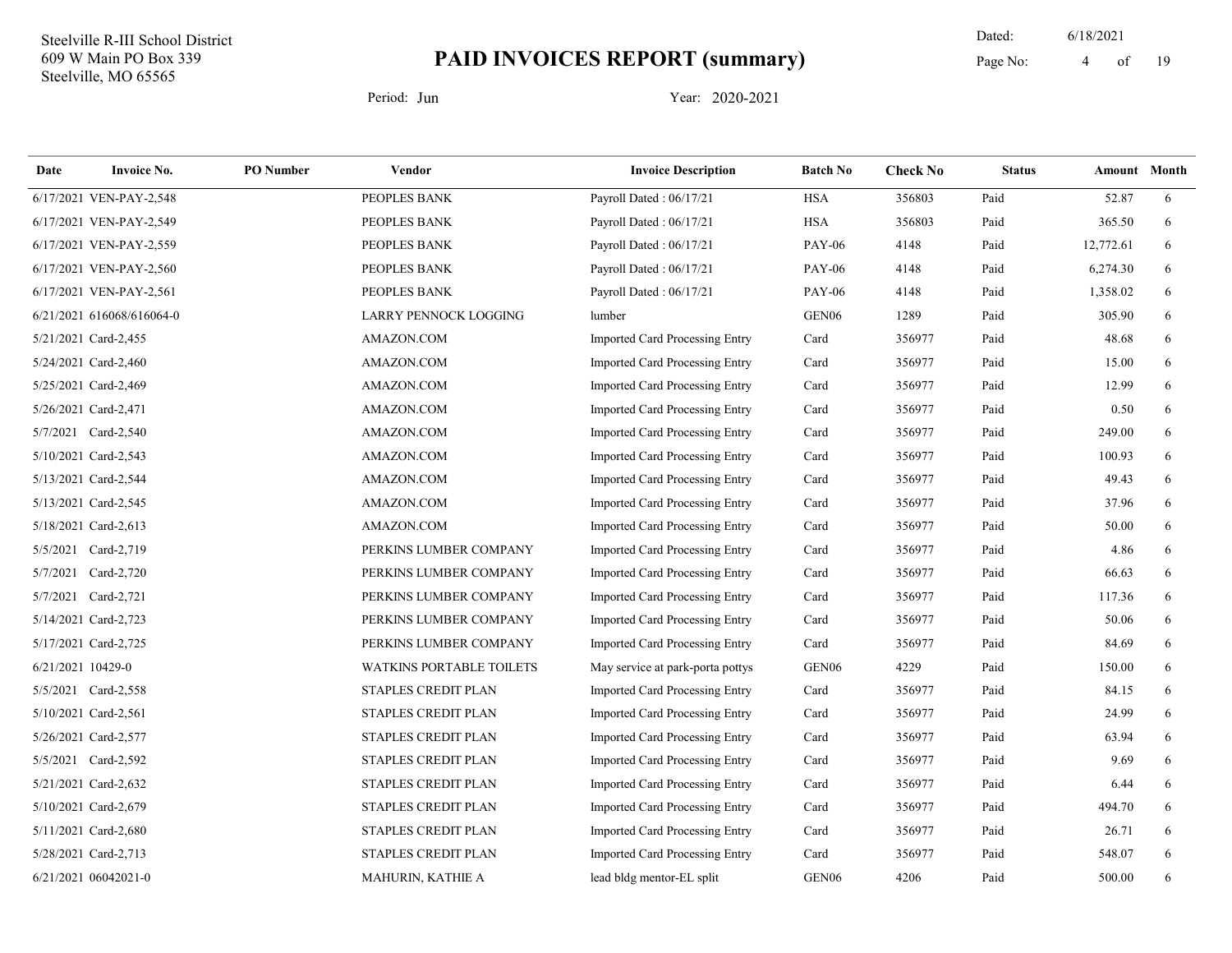19 Dated: 6/18/2021 Page No: 5 of

| Date | <b>Invoice No.</b>      | <b>PO</b> Number | <b>Vendor</b>            | <b>Invoice Description</b>                  | <b>Batch No</b>   | <b>Check No</b> | <b>Status</b> | <b>Amount</b> Month |   |
|------|-------------------------|------------------|--------------------------|---------------------------------------------|-------------------|-----------------|---------------|---------------------|---|
|      | 6/17/2021 VEN-PAY-2,566 |                  | <b>MNEA</b>              | Payroll Dated: 06/17/21                     | <b>PAY-06</b>     | 4143            | Paid          | 80.84               | 6 |
|      | 6/17/2021 VEN-PAY-2,567 |                  | <b>MNEA</b>              | Payroll Dated: 06/17/21                     | <b>PAY-06</b>     | 4143            | Paid          | 35.09               | 6 |
|      | 6/17/2021 VEN-PAY-2,568 |                  | <b>MNEA</b>              | Payroll Dated: 06/17/21                     | <b>PAY-06</b>     | 4143            | Paid          | 254.52              | 6 |
|      | 6/16/2021 VEN-PAY-2,513 |                  | <b>MNEA</b>              | Payroll Dated: 06/16/21                     | <b>PAY-06</b>     | 4131            | Paid          | 80.84               | 6 |
|      | 6/16/2021 VEN-PAY-2,514 |                  | <b>MNEA</b>              | Payroll Dated: 06/16/21                     | <b>PAY-06</b>     | 4131            | Paid          | 35.09               | 6 |
|      | 6/16/2021 VEN-PAY-2,515 |                  | <b>MNEA</b>              | Payroll Dated: 06/16/21                     | <b>PAY-06</b>     | 4131            | Paid          | 50.42               | 6 |
|      | 6/16/2021 VEN-PAY-2,516 |                  | <b>MNEA</b>              | Payroll Dated: 06/16/21                     | <b>PAY-06</b>     | 4131            | Paid          | 254.52              | 6 |
|      | 6/18/2021 VEN-PAY-2,618 |                  | <b>MNEA</b>              | Payroll Dated: 06/18/21                     | <b>PAY-06</b>     | 4155            | Paid          | 80.76               | 6 |
|      | 6/18/2021 VEN-PAY-2,619 |                  | <b>MNEA</b>              | Payroll Dated: 06/18/21                     | <b>PAY-06</b>     | 4155            | Paid          | 35.01               | 6 |
|      | 6/18/2021 VEN-PAY-2,620 |                  | <b>MNEA</b>              | Payroll Dated: 06/18/21                     | <b>PAY-06</b>     | 4155            | Paid          | 211.90              | 6 |
|      | 5/24/2021 Card-2,466    |                  | <b>DOLLAR GENERAL</b>    | <b>Imported Card Processing Entry</b>       | Card              | 356977          | Paid          | 27.00               | 6 |
|      | 5/24/2021 Card-2,491    |                  | DOLLAR GENERAL           | Imported Card Processing Entry              | Card              | 356977          | Paid          | 23.70               | 6 |
|      | 5/7/2021 Card-2,598     |                  | DOLLAR GENERAL           | Imported Card Processing Entry              | Card              | 356977          | Paid          | 8.50                | 6 |
|      | 5/17/2021 Card-2,609    |                  | DOLLAR GENERAL           | Imported Card Processing Entry              | Card              | 356977          | Paid          | 28.80               | 6 |
|      | 5/19/2021 Card-2,620    |                  | <b>DOLLAR GENERAL</b>    | Imported Card Processing Entry              | Card              | 356977          | Paid          | 9.00                | 6 |
|      | 5/21/2021 Card-2,631    |                  | DOLLAR GENERAL           | Imported Card Processing Entry              | Card              | 356977          | Paid          | 10.50               | 6 |
|      | 5/21/2021 Card-2,457    |                  | <b>KRISPY KREME</b>      | Imported Card Processing Entry              | Card              | 356977          | Paid          | 72.00               | 6 |
|      | 5/20/2021 Card-2,485    |                  | <b>KRISPY KREME</b>      | Imported Card Processing Entry              | Card              | 356977          | Paid          | 11,848.50           | 6 |
|      | 5/21/2021 Card-2,490    |                  | <b>KRISPY KREME</b>      | Imported Card Processing Entry              | Card              | 356977          | Paid          | 54.50               | 6 |
|      | 5/24/2021 Card-2,492    |                  | <b>KRISPY KREME</b>      | Imported Card Processing Entry              | Card              | 356977          | Paid          | (54.50)             | 6 |
|      | 5/26/2021 Card-2,702    |                  | <b>CROWN AWARDS</b>      | Imported Card Processing Entry              | Card              | 356977          | Paid          | 19.35               | 6 |
|      | 5/27/2021 Card-2,705    |                  | <b>CROWN AWARDS</b>      | <b>Imported Card Processing Entry</b>       | Card              | 356977          | Paid          | 9.67                | 6 |
|      | 6/17/2021 VEN-PAY-2,569 |                  | <b>FOREST T JONES</b>    | Payroll Dated: 06/17/21                     | <b>PAY-06</b>     | 4142            | Paid          | 50.00               | 6 |
|      | 6/16/2021 VEN-PAY-2,517 |                  | <b>FOREST T JONES</b>    | Payroll Dated: 06/16/21                     | <b>PAY-06</b>     | 4130            | Paid          | 50.00               | 6 |
|      | 6/18/2021 VEN-PAY-2,621 |                  | <b>FOREST T JONES</b>    | Payroll Dated: 06/18/21                     | <b>PAY-06</b>     | 4154            | Paid          | 50.00               | 6 |
|      | 6/16/2021 06162021-0    |                  | MISSOURI DEPT OF REVENUE | online fee                                  | GEN <sub>06</sub> | 356938          | Paid          | 0.50                | 6 |
|      | 6/21/2021 06042021-0    |                  | WEST, BRITTANY           | mentor                                      | GEN <sub>06</sub> | 4230            | Paid          | 200.00              | 6 |
|      | 6/21/2021 06042021-0    |                  | WALLIS, MICHELLE DAWN    | MS half lead bldg mentor & buddy<br>teacher | GEN <sub>06</sub> | 4228            | Paid          | 350.00              | 6 |
|      | 5/20/2021 Card-2,629    |                  | <b>LOWES</b>             | Imported Card Processing Entry              | Card              | 356977          | Paid          | 152.39              | 6 |
|      | 5/27/2021 Card-2,642    |                  | <b>LOWES</b>             | <b>Imported Card Processing Entry</b>       | Card              | 356977          | Paid          | 722.80              | 6 |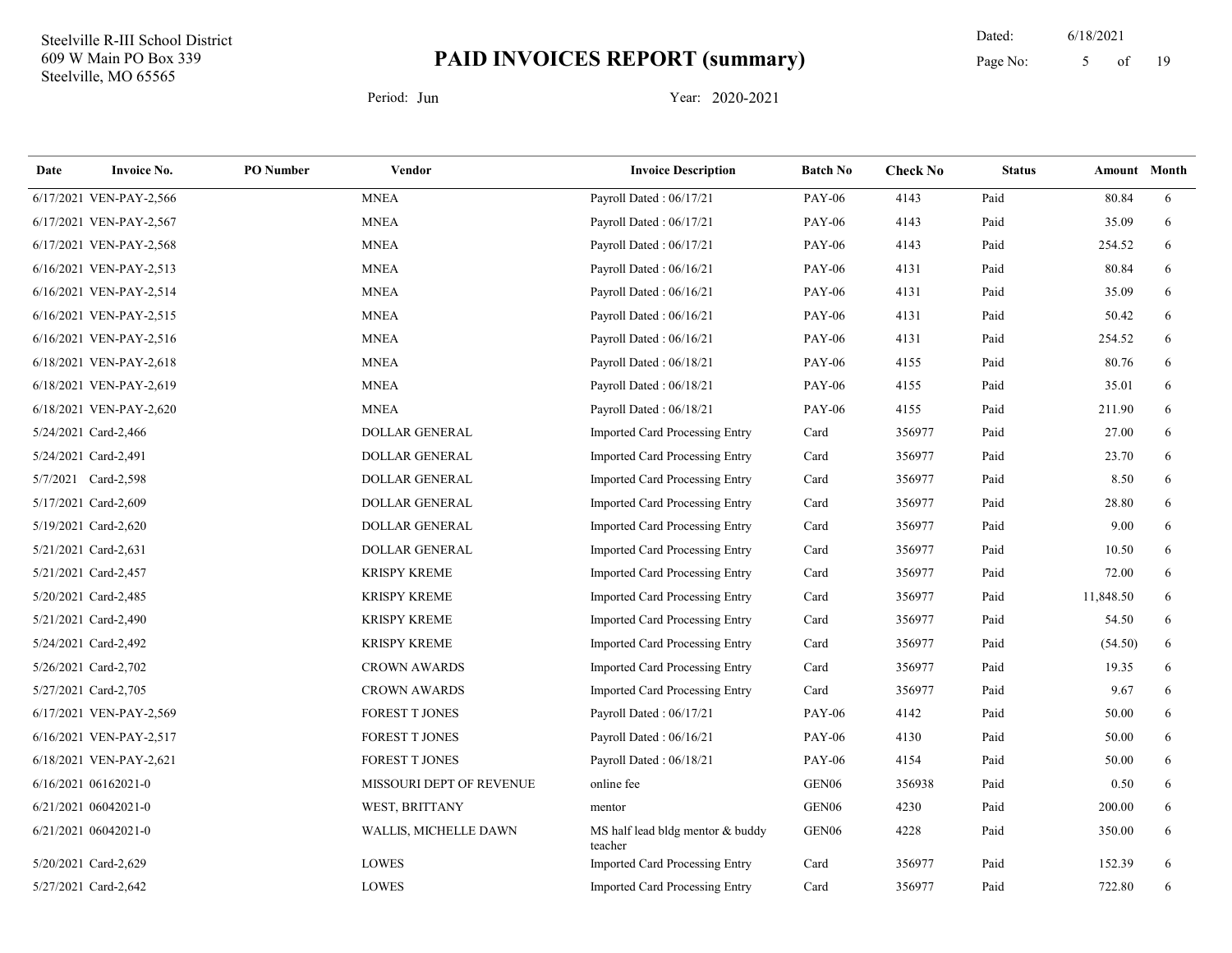19 Dated: 6/18/2021 Page No: 6 of

| Date              | <b>Invoice No.</b>      | <b>PO</b> Number | Vendor                       | <b>Invoice Description</b>                    | <b>Batch No</b>   | <b>Check No</b> | <b>Status</b> | <b>Amount</b> Month |   |
|-------------------|-------------------------|------------------|------------------------------|-----------------------------------------------|-------------------|-----------------|---------------|---------------------|---|
|                   | 6/21/2021 06012021-0    |                  | <b>OZARKS COCA-COLA</b>      | coke product                                  | GEN <sub>06</sub> | 1293            | Paid          | 298.91              | 6 |
|                   | 6/21/2021 N21077-0      |                  | <b>BROCKMANN ELECTRONICS</b> | items for bus-wave whip<br>antenna-mobile mic | GEN <sub>06</sub> | 4178            | Paid          | 1,209.33            | 6 |
|                   | 5/26/2021 Card-2,534    |                  | PIONEER HOME CENTER          | Imported Card Processing Entry                | Card              | 356977          | Paid          | 416.00              | 6 |
|                   | 5/26/2021 Card-2,535    |                  | PIONEER HOME CENTER          | Imported Card Processing Entry                | Card              | 356977          | Paid          | 1,323.89            | 6 |
|                   | 6/21/2021 SchultzL-0    |                  | SULLIVAN SCHOOL DISTRICT     | tuition-other district-EL                     | GEN <sub>06</sub> | 4220            | Paid          | 3,140.99            | 6 |
|                   | 5/7/2021 Card-2,671     |                  | J.W. PEPPER                  | <b>Imported Card Processing Entry</b>         | Card              | 356977          | Paid          | 60.00               | 6 |
|                   | 5/27/2021 Card-2,478    |                  | PIZZA HUT                    | Imported Card Processing Entry                | Card              | 356977          | Paid          | 207.00              | 6 |
|                   | 5/27/2021 Card-2,479    |                  | PIZZA HUT                    | <b>Imported Card Processing Entry</b>         | Card              | 356977          | Paid          | 225.00              | 6 |
|                   | 5/19/2021 Card-2,523    |                  | PIZZA HUT                    | <b>Imported Card Processing Entry</b>         | Card              | 356977          | Paid          | 35.73               | 6 |
|                   | 5/27/2021 Card-2,643    |                  | PIZZA HUT                    | Imported Card Processing Entry                | Card              | 356977          | Paid          | 30.48               | 6 |
|                   | 5/24/2021 Card-2,467    |                  | <b>LINDA JONES</b>           | Imported Card Processing Entry                | Card              | 356977          | Paid          | 66.17               | 6 |
|                   | 5/24/2021 Card-2,468    |                  | <b>LINDA JONES</b>           | Imported Card Processing Entry                | Card              | 356977          | Paid          | 40.74               | 6 |
|                   | 5/27/2021 Card-2,480    |                  | <b>LINDA JONES</b>           | Imported Card Processing Entry                | Card              | 356977          | Paid          | 87.88               | 6 |
|                   | 6/1/2021 Card-2,482     |                  | <b>LINDA JONES</b>           | <b>Imported Card Processing Entry</b>         | Card              | 356977          | Paid          | 19.30               | 6 |
|                   | 6/1/2021 Card-2,483     |                  | <b>LINDA JONES</b>           | <b>Imported Card Processing Entry</b>         | Card              | 356977          | Paid          | 20.43               | 6 |
|                   | 5/19/2021 Card-2,484    |                  | <b>LINDA JONES</b>           | <b>Imported Card Processing Entry</b>         | Card              | 356977          | Paid          | 61.52               | 6 |
|                   | 5/11/2021 Card-2,513    |                  | <b>LINDA JONES</b>           | Imported Card Processing Entry                | Card              | 356977          | Paid          | 30.32               | 6 |
|                   | 5/4/2021 Card-2,591     |                  | <b>LINDA JONES</b>           | Imported Card Processing Entry                | Card              | 356977          | Paid          | 14.98               | 6 |
|                   | 5/18/2021 Card-2,616    |                  | <b>LINDA JONES</b>           | Imported Card Processing Entry                | Card              | 356977          | Paid          | 9.92                | 6 |
|                   | 5/18/2021 Card-2,617    |                  | <b>LINDA JONES</b>           | <b>Imported Card Processing Entry</b>         | Card              | 356977          | Paid          | 86.31               | 6 |
|                   | 5/21/2021 Card-2,633    |                  | <b>LINDA JONES</b>           | Imported Card Processing Entry                | Card              | 356977          | Paid          | 110.21              | 6 |
|                   | 5/7/2021 Card-2,672     |                  | <b>LINDA JONES</b>           | Imported Card Processing Entry                | Card              | 356977          | Paid          | 40.96               | 6 |
| 6/21/2021 17035-0 |                         |                  | AIRE-MASTER                  | deodorizer serv/toilet paper/paper<br>towels  | GEN <sub>06</sub> | 4171            | Paid          | 969.47              | 6 |
|                   | 6/21/2021 06012021-0    |                  | ADAMS, MARY BETH             | OSBA wellness program award-bronze<br>level   | GEN06             | 4170            | Paid          | 50.00               | 6 |
|                   | 5/4/2021 Card-2,439     |                  | <b>SCHOLASTIC</b>            | Imported Card Processing Entry                | Card              | 356977          | Paid          | 4,112.58            | 6 |
|                   | 5/14/2021 Card-2,563    |                  | MO DEPT OF HEALTH            | Imported Card Processing Entry                | Card              | 356977          | Paid          | 15.25               | 6 |
|                   | 6/17/2021 VEN-PAY-2,570 |                  | <b>SNEA</b>                  | Payroll Dated: 06/17/21                       | <b>PAY-06</b>     | 4150            | Paid          | 16.66               | 6 |
|                   | 6/16/2021 VEN-PAY-2,518 |                  | <b>SNEA</b>                  | Payroll Dated: 06/16/21                       | <b>PAY-06</b>     | 4138            | Paid          | 18.37               | 6 |
|                   | 6/18/2021 VEN-PAY-2,622 |                  | <b>SNEA</b>                  | Payroll Dated: 06/18/21                       | <b>PAY-06</b>     | 4162            | Paid          | 14.67               | 6 |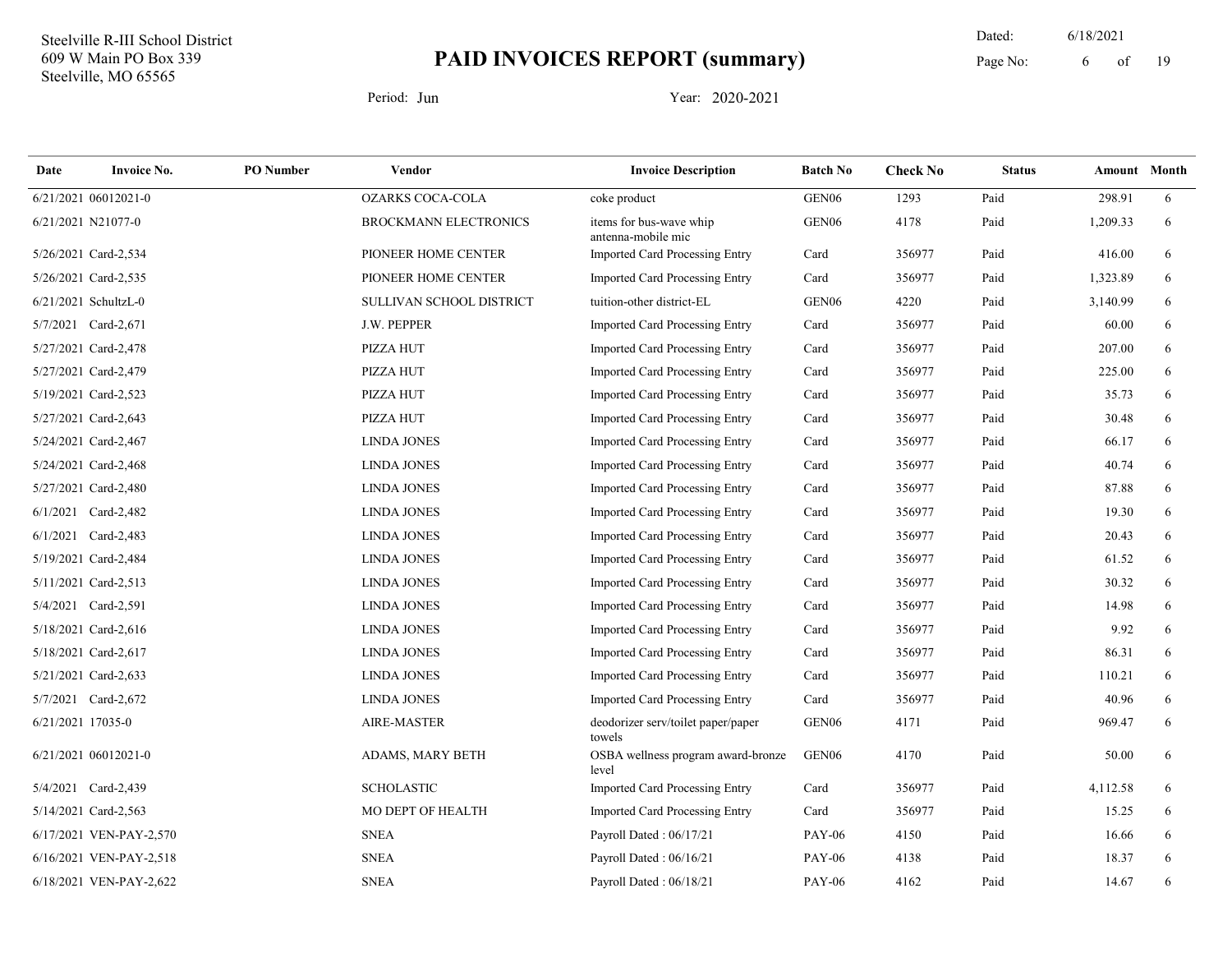19 Dated: 6/18/2021 Page No: 7 of

| Date               | <b>Invoice No.</b>      | <b>PO</b> Number | <b>Vendor</b>                      | <b>Invoice Description</b>                     | <b>Batch No</b>   | <b>Check No</b> | <b>Status</b> | Amount Month |   |
|--------------------|-------------------------|------------------|------------------------------------|------------------------------------------------|-------------------|-----------------|---------------|--------------|---|
|                    | 6/21/2021 05302021-0    |                  | <b>BOOKER JOSH</b>                 | mileage reimb                                  | GEN <sub>06</sub> | 4177            | Paid          | 223.50       | 6 |
|                    | 6/17/2021 VEN-PAY-2,571 |                  | SOS                                | Payroll Dated: 06/17/21                        | <b>PAY-06</b>     | 4151            | Paid          | 96.25        | 6 |
|                    | 6/16/2021 VEN-PAY-2,519 |                  | SOS                                | Payroll Dated: 06/16/21                        | <b>PAY-06</b>     | 4139            | Paid          | 108.75       | 6 |
|                    | 6/18/2021 VEN-PAY-2,623 |                  | SOS                                | Payroll Dated: 06/18/21                        | <b>PAY-06</b>     | 4163            | Paid          | 95.00        | 6 |
|                    | 6/21/2021 06012021-0    |                  | MFA OIL CO.                        | diesel                                         | GEN <sub>06</sub> | 4208            | Paid          | 1,909.93     | 6 |
| 6/21/2021 859360-0 |                         |                  | UMB BANK, N.A.                     | Admin/Agent Fee Ref 2014 MDDP                  | GEN <sub>06</sub> | 4240            | Paid          | 150.00       | 6 |
|                    | 6/21/2021 T20202-0      |                  | FRANKLIN COUNTY SP ED CO-OP        | 2nd Semester Tuition                           | GEN <sub>06</sub> | 4193            | Paid          | 105,221.63   | 6 |
|                    | 6/15/2021 05212021-0    |                  | FRANKLIN COUNTY SP ED CO-OP        | K ILIFF/OT/Speech/Psyexam/DR<br>R/AAC          | GEN <sub>06</sub> | 4235            | Paid          | 22,459.70    | 6 |
|                    | 5/5/2021 Card-2,555     |                  | C & C AUTO PARTS                   | Imported Card Processing Entry                 | Card              | 356977          | Paid          | 125.99       | 6 |
|                    | 5/5/2021 Card-2,556     |                  | C & C AUTO PARTS                   | <b>Imported Card Processing Entry</b>          | Card              | 356977          | Paid          | 343.40       | 6 |
| 6/21/2021 1045-0   |                         |                  | <b>HILLSIDE ENTERPRISES</b>        | $2$ " clean & 1" minus                         | GEN <sub>06</sub> | 1282            | Paid          | 3,225.00     | 6 |
|                    | 6/21/2021 1033/1031-0   |                  | <b>HILLSIDE ENTERPRISES</b>        | 1"clean & 1" minus                             | GEN <sub>06</sub> | 4199            | Paid          | 1,100.00     | 6 |
|                    | 6/21/2021 06152021-0    |                  | <b>CITY OF STEELVILLE</b>          | electric/water/sewer                           | GEN <sub>06</sub> | 4184            | Paid          | 11,696.54    | 6 |
|                    | 6/21/2021 05212021-0    |                  | CALLAHAN, PATRICIA L               | meal reimb                                     | GEN <sub>06</sub> | 4179            | Paid          | 8.65         | 6 |
| 6/21/2021 2344-0   |                         |                  | <b>CRAWFORD ELECTRIC COOP</b>      | 1 span primary undergrd-for barn at Ag<br>bldg | GEN <sub>06</sub> | 4238            | Paid          | 1,500.00     | 6 |
|                    | 5/17/2021 Card-2,566    |                  | <b>CRAWFORD ELECTRIC COOP</b>      | Imported Card Processing Entry                 | Card              | 356977          | Paid          | 2,292.03     | 6 |
| 6/21/2021 652248-0 |                         |                  | KOHL WHOLESALE                     | supplies & equipment - pandemic fs<br>proceeds | GEN <sub>06</sub> | 4246            | Paid          | 35,491.77    | 6 |
|                    | 5/20/2021 Card-2,527    |                  | <b>ELAINES FLOWERS &amp; GIFTS</b> | <b>Imported Card Processing Entry</b>          | Card              | 356977          | Paid          | 128.95       | 6 |
|                    | 5/12/2021 Card-2,682    |                  | <b>ELAINES FLOWERS &amp; GIFTS</b> | Imported Card Processing Entry                 | Card              | 356977          | Paid          | 10.40        | 6 |
|                    | 6/21/2021 05142021-0    |                  | <b>SCHMIDT CONSTRUCTION</b>        | pushing dirt at HS                             | GEN <sub>06</sub> | 1296            | Paid          | 875.00       | 6 |
|                    | 5/14/2021 Card-2,685    |                  | AWARD EMBLEM MFG. CO.              | <b>Imported Card Processing Entry</b>          | Card              | 356977          | Paid          | 393.47       | 6 |
|                    | 6/21/2021 22-W00092-0   |                  | <b>MSHSAA</b>                      | registration 2021-22                           | GEN <sub>06</sub> | 4211            | Paid          | 2,570.53     | 6 |
|                    | 5/26/2021 Card-2,475    |                  | JONES SCHOOL SUPPLY CO.            | <b>Imported Card Processing Entry</b>          | Card              | 356977          | Paid          | 157.92       | 6 |
|                    | 5/19/2021 Card-2,623    |                  | JONES SCHOOL SUPPLY CO.            | Imported Card Processing Entry                 | Card              | 356977          | Paid          | 10.95        | 6 |
|                    | 5/19/2021 Card-2,624    |                  | JONES SCHOOL SUPPLY CO.            | <b>Imported Card Processing Entry</b>          | Card              | 356977          | Paid          | 14.75        | 6 |
|                    | 6/21/2021 06112021-0    |                  | <b>MSBA</b>                        | healthnet remittance/SDAC<br>$clainsQ1-21$     | GEN <sub>06</sub> | 4210            | Paid          | 495.46       | 6 |
|                    | 5/10/2021 Card-2,560    |                  | <b>QUILL CORPORATION</b>           | Imported Card Processing Entry                 | Card              | 356977          | Paid          | 48.26        | 6 |
|                    | 5/17/2021 Card-2,568    |                  | <b>QUILL CORPORATION</b>           | <b>Imported Card Processing Entry</b>          | Card              | 356977          | Paid          | 119.96       | 6 |
|                    | 5/17/2021 Card-2,569    |                  | <b>QUILL CORPORATION</b>           | <b>Imported Card Processing Entry</b>          | Card              | 356977          | Paid          | 11.56        | 6 |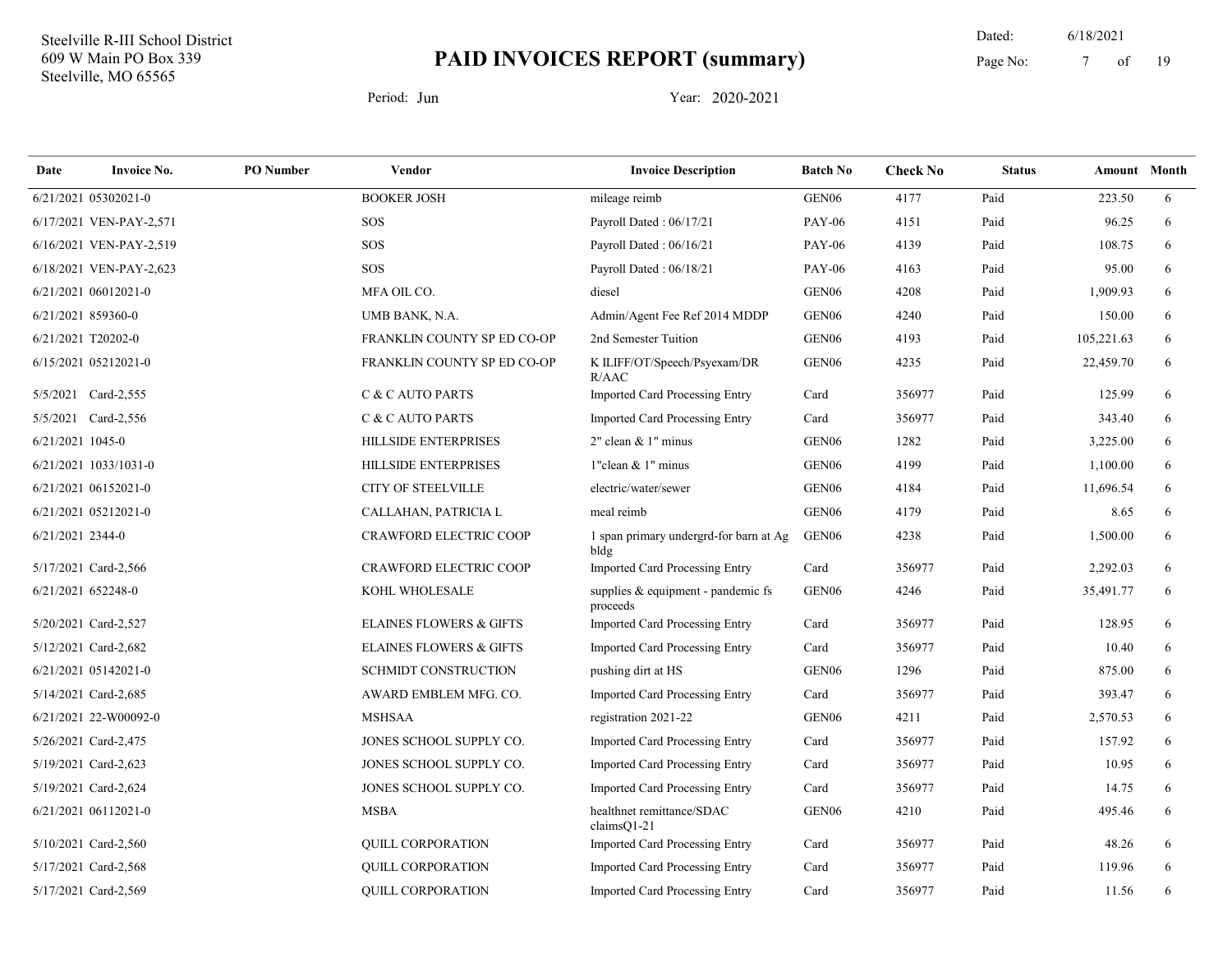19 Dated: 6/18/2021 Page No: 8 of

| Date                 | <b>Invoice No.</b>   | <b>PO</b> Number | Vendor                             | <b>Invoice Description</b>            | <b>Batch No</b>   | <b>Check No</b> | <b>Status</b> | Amount Month |   |
|----------------------|----------------------|------------------|------------------------------------|---------------------------------------|-------------------|-----------------|---------------|--------------|---|
| 5/17/2021 Card-2,567 |                      |                  | PARENTS AS TEACHERS                | Imported Card Processing Entry        | Card              | 356977          | Paid          | 255.00       | 6 |
| 6/21/2021 3697139-0  |                      |                  | SWINGER SANITATION                 | trash removal                         | GEN <sub>06</sub> | 4221            | Paid          | 1,608.00     | 6 |
| 5/11/2021 Card-2,488 |                      |                  | <b>HAYES SHOE STORE</b>            | Imported Card Processing Entry        | Card              | 356977          | Paid          | 414.00       | 6 |
| 5/10/2021 Card-2,449 |                      |                  | DAIRY ISLE AND GRILL               | <b>Imported Card Processing Entry</b> | Card              | 356977          | Paid          | 96.93        | 6 |
| 5/19/2021 Card-2,454 |                      |                  | DAIRY ISLE AND GRILL               | <b>Imported Card Processing Entry</b> | Card              | 356977          | Paid          | 118.47       | 6 |
| 5/21/2021 Card-2,456 |                      |                  | DAIRY ISLE AND GRILL               | Imported Card Processing Entry        | Card              | 356977          | Paid          | 62.00        | 6 |
| 5/25/2021 Card-2,470 |                      |                  | DAIRY ISLE AND GRILL               | <b>Imported Card Processing Entry</b> | Card              | 356977          | Paid          | 57.62        | 6 |
| 5/26/2021 Card-2,474 |                      |                  | DAIRY ISLE AND GRILL               | Imported Card Processing Entry        | Card              | 356977          | Paid          | 70.00        | 6 |
|                      | 5/6/2021 Card-2,594  |                  | DAIRY ISLE AND GRILL               | Imported Card Processing Entry        | Card              | 356977          | Paid          | 62.82        | 6 |
|                      | 5/10/2021 Card-2,600 |                  | DAIRY ISLE AND GRILL               | <b>Imported Card Processing Entry</b> | Card              | 356977          | Paid          | 40.50        | 6 |
|                      | 5/17/2021 Card-2,608 |                  | DAIRY ISLE AND GRILL               | Imported Card Processing Entry        | Card              | 356977          | Paid          | 24.00        | 6 |
| 5/6/2021 Card-2,665  |                      |                  | DAIRY ISLE AND GRILL               | Imported Card Processing Entry        | Card              | 356977          | Paid          | 55.84        | 6 |
| 5/17/2021 Card-2,686 |                      |                  | DAIRY ISLE AND GRILL               | Imported Card Processing Entry        | Card              | 356977          | Paid          | 93.34        | 6 |
|                      | 6/21/2021 06012021-0 |                  | <b>Bolivar R-I School District</b> | tuition-other district                | GEN <sub>06</sub> | 4176            | Paid          | 1,636.20     | 6 |
|                      | 5/5/2021 Card-2,538  |                  | Caseys                             | <b>Imported Card Processing Entry</b> | Card              | 356977          | Paid          | 9.42         | 6 |
|                      | 5/20/2021 Card-2,550 |                  | Caseys                             | Imported Card Processing Entry        | Card              | 356977          | Paid          | 42.50        | 6 |
|                      | 5/27/2021 Card-2,554 |                  | Caseys                             | Imported Card Processing Entry        | Card              | 356977          | Paid          | 104.00       | 6 |
|                      | 5/5/2021 Card-2,658  |                  | Caseys                             | Imported Card Processing Entry        | Card              | 356977          | Paid          | 8.49         | 6 |
|                      | 5/5/2021 Card-2,659  |                  | Caseys                             | Imported Card Processing Entry        | Card              | 356977          | Paid          | 129.90       | 6 |
|                      | 6/21/2021 05272021-0 |                  | RICHTER, CANDICE M.                | hospitality items reimb               | GEN <sub>06</sub> | 1295            | Paid          | 219.19       | 6 |
| 6/21/2021 119255-0   |                      |                  | <b>COMPANION CORPORATION</b>       | Alexandria subscription               | GEN <sub>06</sub> | 4186            | Paid          | 2,884.00     | 6 |
|                      | 6/21/2021 06042021-0 |                  | CRAGHEAD, ADAM                     | mentor                                | GEN <sub>06</sub> | 4188            | Paid          | 400.00       | 6 |
|                      | 6/21/2021 06092021-0 |                  | D & D Steel                        | metal                                 | GEN <sub>06</sub> | 1299            | Paid          | 3,296.60     | 6 |
| 5/24/2021 Card-2,582 |                      |                  | <b>FRISCOS</b>                     | Imported Card Processing Entry        | Card              | 356977          | Paid          | 219.10       | 6 |
|                      | 6/21/2021 05072021-0 |                  | <b>FERRELLGAS</b>                  | propane                               | GEN <sub>06</sub> | 4192            | Paid          | 1,363.32     | 6 |
|                      | 6/21/2021 06142021-0 |                  | HINSON, GRACE                      | reimb summer sch supplies             | GEN <sub>06</sub> | 4241            | Paid          | 77.34        | 6 |
| 5/12/2021 Card-2,514 |                      |                  | Hobby Lobby                        | Imported Card Processing Entry        | Card              | 356977          | Paid          | 23.95        | 6 |
| 5/19/2021 Card-2,622 |                      |                  | <b>International Service Fee</b>   | Imported Card Processing Entry        | Card              | 356977          | Paid          | 0.05         | 6 |
| 6/21/2021 18704-0    |                      |                  | Jim's Motors, Inc.                 | trailer parts                         | GEN <sub>06</sub> | 1285            | Paid          | 5,907.42     | 6 |
|                      | 5/19/2021 Card-2,572 |                  | MICKES O'TOOLE, LLC                | <b>Imported Card Processing Entry</b> | Card              | 356977          | Paid          | 1,788.50     | 6 |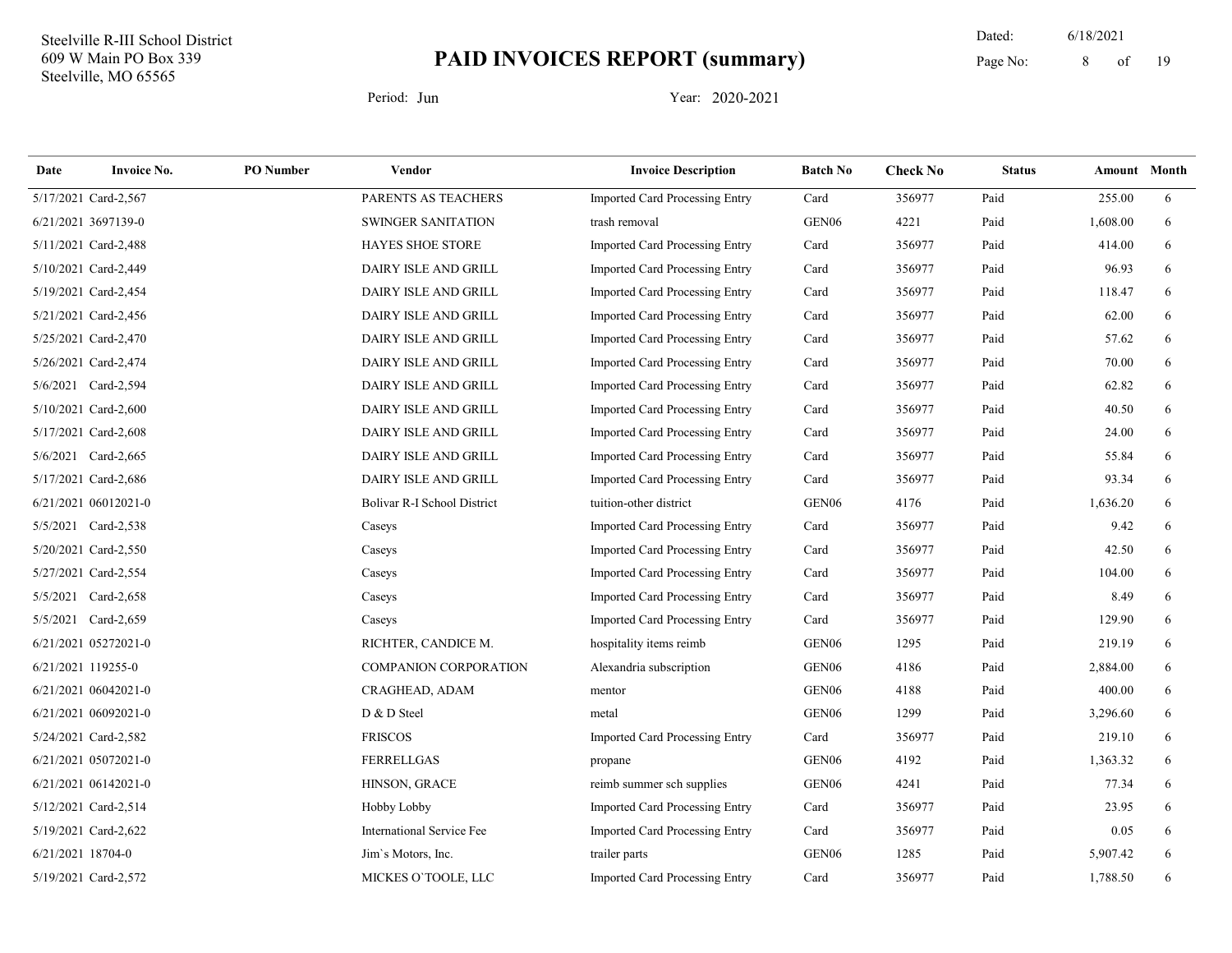19 Dated: 6/18/2021 Page No: 9 of

| Date               | <b>Invoice No.</b>    | <b>PO</b> Number | Vendor                             | <b>Invoice Description</b>            | <b>Batch No</b>   | <b>Check No</b> | <b>Status</b> | Amount Month |   |
|--------------------|-----------------------|------------------|------------------------------------|---------------------------------------|-------------------|-----------------|---------------|--------------|---|
|                    | 5/14/2021 Card-2,516  |                  | <b>PAYPAL</b>                      | Imported Card Processing Entry        | Card              | 356977          | Paid          | 30.00        | 6 |
|                    | 5/4/2021 Card-2,588   |                  | <b>PAYPAL</b>                      | <b>Imported Card Processing Entry</b> | Card              | 356977          | Paid          | 180.00       | 6 |
|                    | 5/4/2021 Card-2,589   |                  | <b>PAYPAL</b>                      | Imported Card Processing Entry        | Card              | 356977          | Paid          | 180.00       | 6 |
|                    | 5/4/2021 Card-2,590   |                  | <b>PAYPAL</b>                      | Imported Card Processing Entry        | Card              | 356977          | Paid          | 180.00       | 6 |
|                    | 5/19/2021 Card-2,625  |                  | <b>PAYPAL</b>                      | <b>Imported Card Processing Entry</b> | Card              | 356977          | Paid          | 4.99         | 6 |
|                    | 5/10/2021 Card-2,601  |                  | Party City                         | Imported Card Processing Entry        | Card              | 356977          | Paid          | 164.77       | 6 |
|                    | 5/24/2021 Card-2,576  |                  | <b>SAM'S CLUB</b>                  | Imported Card Processing Entry        | Card              | 356977          | Paid          | 19.16        | 6 |
|                    | 5/10/2021 Card-2,602  |                  | <b>SAM'S CLUB</b>                  | Imported Card Processing Entry        | Card              | 356977          | Paid          | 72.70        | 6 |
|                    | 5/17/2021 Card-2,612  |                  | <b>SAM'S CLUB</b>                  | Imported Card Processing Entry        | Card              | 356977          | Paid          | 19.96        | 6 |
|                    | 5/24/2021 Card-2,635  |                  | <b>SAM'S CLUB</b>                  | Imported Card Processing Entry        | Card              | 356977          | Paid          | 51.40        | 6 |
|                    | 5/27/2021 Card-2,644  |                  | <b>SAM'S CLUB</b>                  | Imported Card Processing Entry        | Card              | 356977          | Paid          | 44.40        | 6 |
|                    | 5/10/2021 Card-2,677  |                  | <b>SAM'S CLUB</b>                  | Imported Card Processing Entry        | Card              | 356977          | Paid          | 313.14       | 6 |
| 6/21/2021 440666-0 |                       |                  | STEELVILLE ICE CO.                 | ice                                   | GEN <sub>06</sub> | 4219            | Paid          | 340.00       | 6 |
|                    | 5/14/2021 Card-2,564  |                  | <b>SCOTTS PRINTING</b>             | Imported Card Processing Entry        | Card              | 356977          | Paid          | 130.10       | 6 |
|                    | 5/6/2021 Card-2,445   |                  | Sonic Drive In                     | Imported Card Processing Entry        | Card              | 356977          | Paid          | 67.42        | 6 |
|                    | 5/18/2021 Card-2,520  |                  | Sonic Drive In                     | Imported Card Processing Entry        | Card              | 356977          | Paid          | 71.09        | 6 |
|                    | 5/10/2021 Card-2,603  |                  | Sonic Drive In                     | <b>Imported Card Processing Entry</b> | Card              | 356977          | Paid          | 61.78        | 6 |
|                    | 5/10/2021 Card-2,678  |                  | Sonic Drive In                     | Imported Card Processing Entry        | Card              | 356977          | Paid          | 48.48        | 6 |
|                    | 5/28/2021 Card-2,712  |                  | Sonic Drive In                     | Imported Card Processing Entry        | Card              | 356977          | Paid          | 42.37        | 6 |
|                    | 5/24/2021 Card-2,552  |                  | TITAN INDUSTRIAL CHEMICALS         | Imported Card Processing Entry        | Card              | 356977          | Paid          | 6,039.00     | 6 |
|                    | 6/21/2021 06042021-0  |                  | VERNON, MELINA                     | lead bldg mentor-EL split             | GEN <sub>06</sub> | 4225            | Paid          | 300.00       | 6 |
|                    | 5/24/2021 Card-2,508  |                  | WWW.1AND1.COM                      | Imported Card Processing Entry        | Card              | 356977          | Paid          | 14.00        | 6 |
|                    | 6/21/2021 71924058N-0 |                  | <b>CNA SURETY</b>                  | \$10,000 notary public ins            | GEN <sub>06</sub> | 4185            | Paid          | 50.00        | 6 |
|                    | 5/27/2021 Card-2,512  |                  | <b>REPUBLIC WIRELESS</b>           | Imported Card Processing Entry        | Card              | 356977          | Paid          | 60.00        | 6 |
|                    | 5/19/2021 Card-2,524  |                  | SUBWAY SANDWICHES & SALA           | Imported Card Processing Entry        | Card              | 356977          | Paid          | 37.98        | 6 |
|                    | 5/26/2021 Card-2,511  |                  | SP UBIQUITI INC                    | Imported Card Processing Entry        | Card              | 356977          | Paid          | 198.00       | 6 |
|                    | 6/21/2021 06072021-0  |                  | <b>GREATHOUSE LAWN SERVICE LLC</b> | lawn service                          | GEN <sub>06</sub> | 4196            | Paid          | 2,225.00     | 6 |
|                    | 5/27/2021 Card-2,708  |                  | <b>WARNER PRESS</b>                | Imported Card Processing Entry        | Card              | 356977          | Paid          | 82.90        | 6 |
|                    | 6/21/2021 06152021-0  |                  | <b>KEVIN B. DANIEL</b>             | CSIP development/strategic planning   | GEN <sub>06</sub> | 4203            | Paid          | 3,914.00     | 6 |
|                    | 6/21/2021 05202021-0  |                  | MICHAEL HEBERT                     | Grant Perkins Scholarship             | GEN06             | 1292            | Paid          | 500.00       | 6 |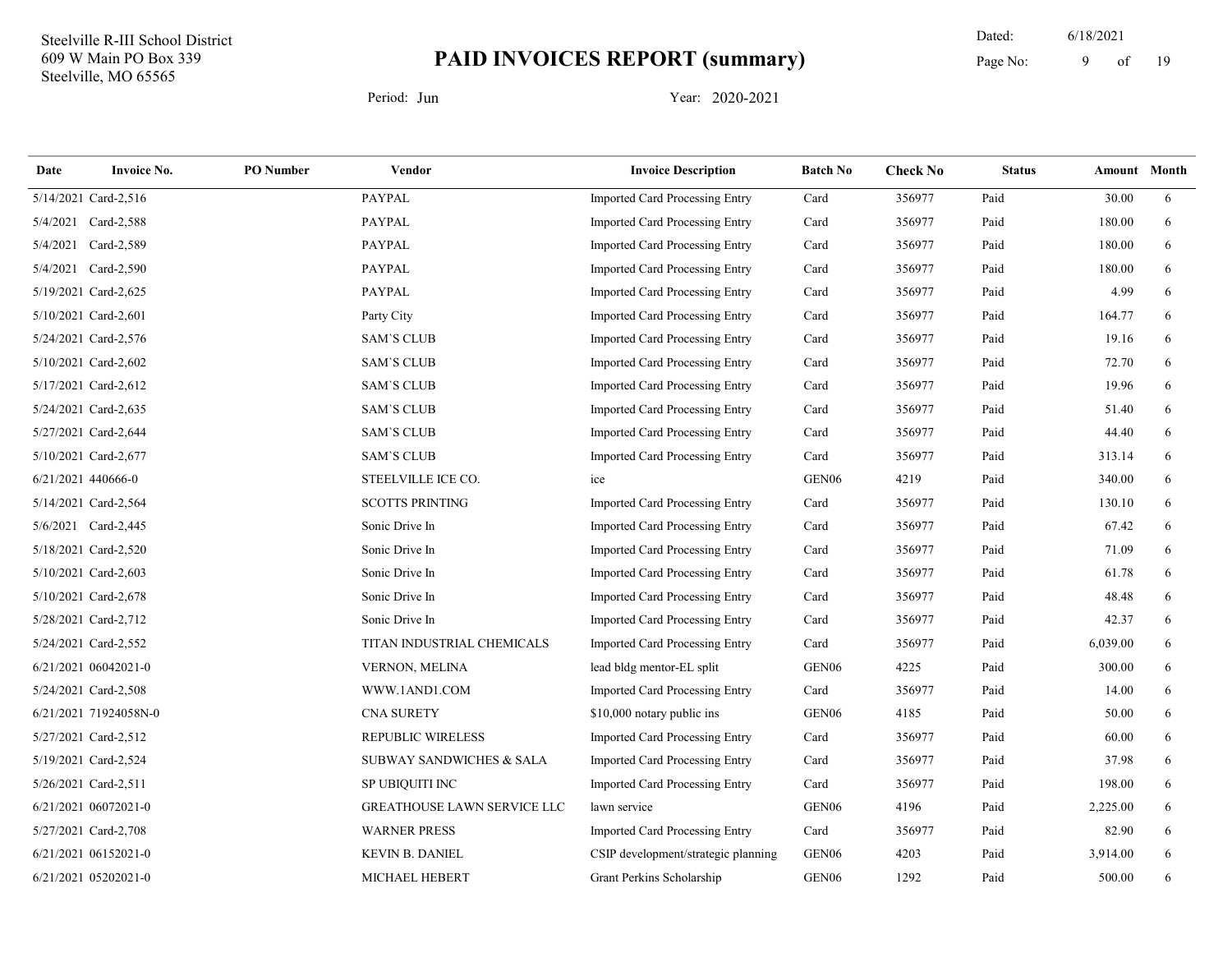19 Dated: 6/18/2021 Page No:  $10$  of

| Date | <b>Invoice No.</b>   | <b>PO</b> Number | Vendor                          | <b>Invoice Description</b>            | <b>Batch No</b>   | <b>Check No</b> | <b>Status</b> | Amount Month |   |
|------|----------------------|------------------|---------------------------------|---------------------------------------|-------------------|-----------------|---------------|--------------|---|
|      | 6/21/2021 05202021-0 |                  | ARIELLE WINKELMANN              | Evelyn Perkins scholarship            | GEN <sub>06</sub> | 1278            | Paid          | 500.00       | 6 |
|      | 6/21/2021 05202021-0 |                  | <b>SYDNEY BOOKER</b>            | Katherine Howald Kenagy Scholarship   | GEN <sub>06</sub> | 1298            | Paid          | 1,000.00     | 6 |
|      | 6/21/2021 05272021-0 |                  | DIXON HIGH SCHOOL               | spring sports event fee               | GEN <sub>06</sub> | 4191            | Paid          | 250.00       | 6 |
|      | 6/21/2021 06072021-0 |                  | HESS, CHRISTINA                 | one-time relocation stipend-new sup   | GEN <sub>06</sub> | 4198            | Paid          | 2,000.00     | 6 |
|      | 6/21/2021 06042021-0 |                  | <b>JACKIE WYNN-THORPE</b>       | lunch acct reimb-O Thorpe             | GEN <sub>06</sub> | 4201            | Paid          | 18.60        | 6 |
|      | 6/21/2021 06042021-0 |                  | <b>AMY ANDERSON</b>             | lunch acct refund-E Evans             | GEN <sub>06</sub> | 4173            | Paid          | 88.65        | 6 |
|      | 6/21/2021 05212021-0 |                  | <b>PORK &amp; PISTONS</b>       | feed & supplies                       | GEN <sub>06</sub> | 1294            | Paid          | 1,040.00     | 6 |
|      | 6/21/2021 06042021-0 |                  | <b>BRANDON GIBBS</b>            | math & science club scholarship       | GEN <sub>06</sub> | 1280            | Paid          | 100.00       | 6 |
|      | 6/21/2021 06042021-0 |                  | <b>LUKE SUTTON</b>              | math & science club scholarship       | GEN <sub>06</sub> | 1290            | Paid          | 200.00       | 6 |
|      | 6/21/2021 06072021-0 |                  | <b>MARLEIGH SMITH</b>           | speech & drama scholarship            | GEN06             | 1291            | Paid          | 250.00       | 6 |
|      | 6/21/2021 06072021-0 |                  | <b>BIG TEX TRAILER WORLD</b>    | 14 LD 83"x14 Low Profile Dump         | GEN <sub>06</sub> | 4174            | Paid          | 9,822.50     | 6 |
|      | 5/26/2021 Card-2,476 |                  | <b>MASTER DONUTS</b>            | Imported Card Processing Entry        | Card              | 356977          | Paid          | 21.98        | 6 |
|      | 5/21/2021 Card-2,531 |                  | <b>MASTER DONUTS</b>            | Imported Card Processing Entry        | Card              | 356977          | Paid          | 119.88       | 6 |
|      | 5/25/2021 Card-2,636 |                  | <b>CHERIS SWEETS &amp; EATS</b> | Imported Card Processing Entry        | Card              | 356977          | Paid          | 113.75       | 6 |
|      | 5/20/2021 Card-2,526 |                  | <b>CHERIS SWEETS &amp; EATS</b> | <b>Imported Card Processing Entry</b> | Card              | 356977          | Paid          | 300.00       | 6 |
|      | 5/26/2021 Card-2,536 |                  | <b>SQ PORTELLS PLACE</b>        | <b>Imported Card Processing Entry</b> | Card              | 356977          | Paid          | 249.75       | 6 |
|      | 5/20/2021 Card-2,579 |                  | <b>OASIS HOTEL &amp; CONV</b>   | Imported Card Processing Entry        | Card              | 356977          | Paid          | 214.74       | 6 |
|      | 5/20/2021 Card-2,580 |                  | <b>OASIS HOTEL &amp; CONV</b>   | Imported Card Processing Entry        | Card              | 356977          | Paid          | 214.74       | 6 |
|      | 5/20/2021 Card-2,581 |                  | <b>OASIS HOTEL &amp; CONV</b>   | Imported Card Processing Entry        | Card              | 356977          | Paid          | 214.74       | 6 |
|      | 5/19/2021 Card-2,619 |                  | <b>DISCOUNTSCH</b>              | Imported Card Processing Entry        | Card              | 356977          | Paid          | 109.06       | 6 |
|      | 5/27/2021 Card-2,645 |                  | SP POLAR CLOUD                  | Imported Card Processing Entry        | Card              | 356977          | Paid          | 140.52       | 6 |
|      | 5/5/2021 Card-2,660  |                  | <b>DRI ESIGNS</b>               | Imported Card Processing Entry        | Card              | 356977          | Paid          | 144.07       | 6 |
|      | 5/7/2021 Card-2,669  |                  | <b>DRI ESIGNS</b>               | <b>Imported Card Processing Entry</b> | Card              | 356977          | Paid          | 20.83        | 6 |
|      | 6/21/2021 05212021-0 |                  | WRIGHT, ARDEL                   | mileage reimb                         | GEN <sub>06</sub> | 4232            | Paid          | 376.50       | 6 |
|      | 5/7/2021 Card-2,487  |                  | <b>CUBA LAKES GOLF COURSE</b>   | Imported Card Processing Entry        | Card              | 356977          | Paid          | 649.50       | 6 |
|      | 5/27/2021 Card-2,537 |                  | <b>CUBA LAKES GOLF COURSE</b>   | Imported Card Processing Entry        | Card              | 356977          | Paid          | 844.35       | 6 |
|      | 5/10/2021 Card-2,559 |                  | IN THREE RIVERS PUBLISHING      | <b>Imported Card Processing Entry</b> | Card              | 356977          | Paid          | 291.21       | 6 |
|      | 5/4/2021 Card-2,587  |                  | <b>MENARDS</b>                  | Imported Card Processing Entry        | Card              | 356977          | Paid          | 82.35        | 6 |
|      | 5/21/2021 Card-2,459 |                  | <b>TEACHERSPAYTEACHERS</b>      | Imported Card Processing Entry        | Card              | 356977          | Paid          | 24.60        | 6 |
|      | 5/13/2021 Card-2,489 |                  | <b>TEACHERSPAYTEACHERS</b>      | Imported Card Processing Entry        | Card              | 356977          | Paid          | 4.00         | 6 |
|      |                      |                  |                                 |                                       |                   |                 |               |              |   |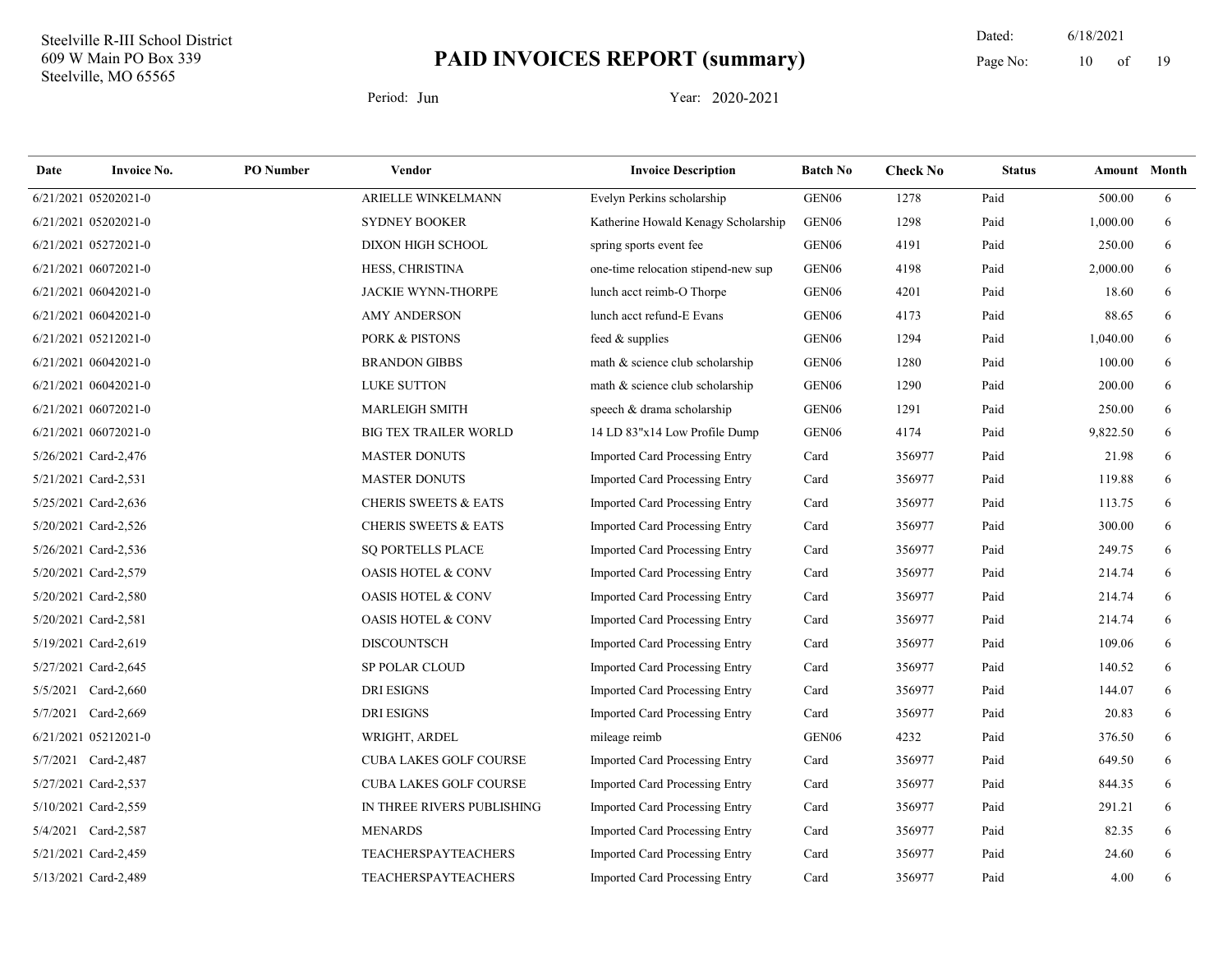19 Dated: 6/18/2021 Page No: 11 of

| Date              | <b>Invoice No.</b>         | <b>PO</b> Number | Vendor                        | <b>Invoice Description</b>                      | <b>Batch No</b>   | <b>Check No</b> | <b>Status</b> | <b>Amount</b> Month |   |
|-------------------|----------------------------|------------------|-------------------------------|-------------------------------------------------|-------------------|-----------------|---------------|---------------------|---|
|                   | 5/18/2021 Card-2,453       |                  | PARTY PRO LLC                 | <b>Imported Card Processing Entry</b>           | Card              | 356977          | Paid          | 195.00              | 6 |
|                   | 5/7/2021 Card-2,670        |                  | <b>HPS INTERNET</b>           | Imported Card Processing Entry                  | Card              | 356977          | Paid          | (11.95)             | 6 |
|                   | 6/21/2021 800-00463-0      |                  | <b>MISSOURI TEACHING JOBS</b> | website services FY 22                          | GEN <sub>06</sub> | 4209            | Paid          | 200.00              | 6 |
|                   | 5/18/2021 Card-2,615       |                  | VISTAPR VISTAPRINT.COM        | <b>Imported Card Processing Entry</b>           | Card              | 356977          | Paid          | 158.11              | 6 |
|                   | 6/21/2021 06012021-0       |                  | <b>U.S. POSTAL SERVICE</b>    | PO box annual fee                               | GEN <sub>06</sub> | 4223            | Paid          | 96.00               | 6 |
| 6/21/2021 17600-0 |                            |                  | G & G WELDING                 | gate parts                                      | GEN <sub>06</sub> | 1300            | Paid          | 77.20               | 6 |
|                   | 6/21/2021 05102021-0       |                  | <b>JOHNSON, MELANIE</b>       | reimb for supplies                              | GEN <sub>06</sub> | 1286            | Paid          | 161.33              | 6 |
|                   | 5/4/2021 Card-2,650        |                  | <b>BSN SPORT SUPPLY GROUP</b> | <b>Imported Card Processing Entry</b>           | Card              | 356977          | Paid          | 25.87               | 6 |
|                   | 5/4/2021 Card-2,651        |                  | <b>BSN SPORT SUPPLY GROUP</b> | Imported Card Processing Entry                  | Card              | 356977          | Paid          | 67.00               | 6 |
|                   | 5/4/2021 Card-2,652        |                  | <b>BSN SPORT SUPPLY GROUP</b> | <b>Imported Card Processing Entry</b>           | Card              | 356977          | Paid          | 149.25              | 6 |
|                   | 5/4/2021 Card-2,653        |                  | <b>BSN SPORT SUPPLY GROUP</b> | Imported Card Processing Entry                  | Card              | 356977          | Paid          | 167.15              | 6 |
|                   | 5/4/2021 Card-2,654        |                  | <b>BSN SPORT SUPPLY GROUP</b> | <b>Imported Card Processing Entry</b>           | Card              | 356977          | Paid          | 281.00              | 6 |
|                   | 5/4/2021 Card-2,655        |                  | <b>BSN SPORT SUPPLY GROUP</b> | <b>Imported Card Processing Entry</b>           | Card              | 356977          | Paid          | 295.00              | 6 |
|                   | 5/4/2021 Card-2,656        |                  | <b>BSN SPORT SUPPLY GROUP</b> | <b>Imported Card Processing Entry</b>           | Card              | 356977          | Paid          | 605.60              | 6 |
|                   | 5/26/2021 Card-2,700       |                  | <b>BSN SPORT SUPPLY GROUP</b> | Imported Card Processing Entry                  | Card              | 356977          | Paid          | 1,035.30            | 6 |
|                   | 5/26/2021 Card-2,701       |                  | <b>BSN SPORT SUPPLY GROUP</b> | Imported Card Processing Entry                  | Card              | 356977          | Paid          | 600.00              | 6 |
| 6/21/2021 IN940-0 |                            |                  | <b>ZEN TINEL INC</b>          | extreme duty SD card/spare cradel/hard<br>drive | GEN <sub>06</sub> | 4233            | Paid          | 448.85              | 6 |
|                   | 6/21/2021 05252021-0       |                  | DAVIS, MIRANDA                | food reimb                                      | GEN <sub>06</sub> | 4189            | Paid          | 29.81               | 6 |
|                   | 5/26/2021 Card-2,510       |                  | DNSFILTER.COM                 | <b>Imported Card Processing Entry</b>           | Card              | 356977          | Paid          | 1,070.00            | 6 |
|                   | 6/21/2021 05312021-0       |                  | CARNAL, SHANNON               | summer school supplies                          | GEN <sub>06</sub> | 4180            | Paid          | 36.80               | 6 |
|                   | 6/21/2021 06152021-0       |                  | HEIFNER, KYLE                 | insurance discount-did not apply on<br>June cks | GEN <sub>06</sub> | 4236            | Paid          | 40.65               | 6 |
|                   | 6/21/2021 STE.0521.18031-0 |                  | <b>GREAT CIRCLE</b>           | educational services                            | GEN <sub>06</sub> | 4195            | Paid          | 6,360.00            | 6 |
|                   | 6/21/2021 06042021-0       |                  | WHITE, BRENT                  | mentor                                          | GEN <sub>06</sub> | 4231            | Paid          | 200.00              | 6 |
|                   | 6/16/2021 VEN-PAY-2,496    |                  | OSBA EMPLOYEE BENEFIT TRUST   | Payroll Dated: 06/16/21                         | <b>PAY-06</b>     | ACH356637       | Paid          | 2.75                | 6 |
|                   | 6/16/2021 VEN-PAY-2,497    |                  | OSBA EMPLOYEE BENEFIT TRUST   | Payroll Dated: 06/16/21                         | <b>PAY-06</b>     | ACH356637       | Paid          | 10.74               | 6 |
|                   | 6/16/2021 VEN-PAY-2,498    |                  | OSBA EMPLOYEE BENEFIT TRUST   | Payroll Dated: 06/16/21                         | <b>PAY-06</b>     | ACH356637       | Paid          | 47,725.00           | 6 |
|                   | 6/16/2021 VEN-PAY-2,499    |                  | OSBA EMPLOYEE BENEFIT TRUST   | Payroll Dated: 06/16/21                         | <b>PAY-06</b>     | ACH356637       | Paid          | 731.50              | 6 |
|                   | 6/16/2021 VEN-PAY-2,500    |                  | OSBA EMPLOYEE BENEFIT TRUST   | Payroll Dated: 06/16/21                         | <b>PAY-06</b>     | ACH356637       | Paid          | 11,025.60           | 6 |
|                   | 6/16/2021 VEN-PAY-2,501    |                  | OSBA EMPLOYEE BENEFIT TRUST   | Payroll Dated: 06/16/21                         | <b>PAY-06</b>     | ACH356637       | Paid          | 2,088.52            | 6 |
|                   | 6/18/2021 VEN-PAY-2,649    |                  | OSBA EMPLOYEE BENEFIT TRUST   | Payroll Dated: 06/18/21                         | <b>PAY-06</b>     | ACH356915       | Paid          | 1,040.40            | 6 |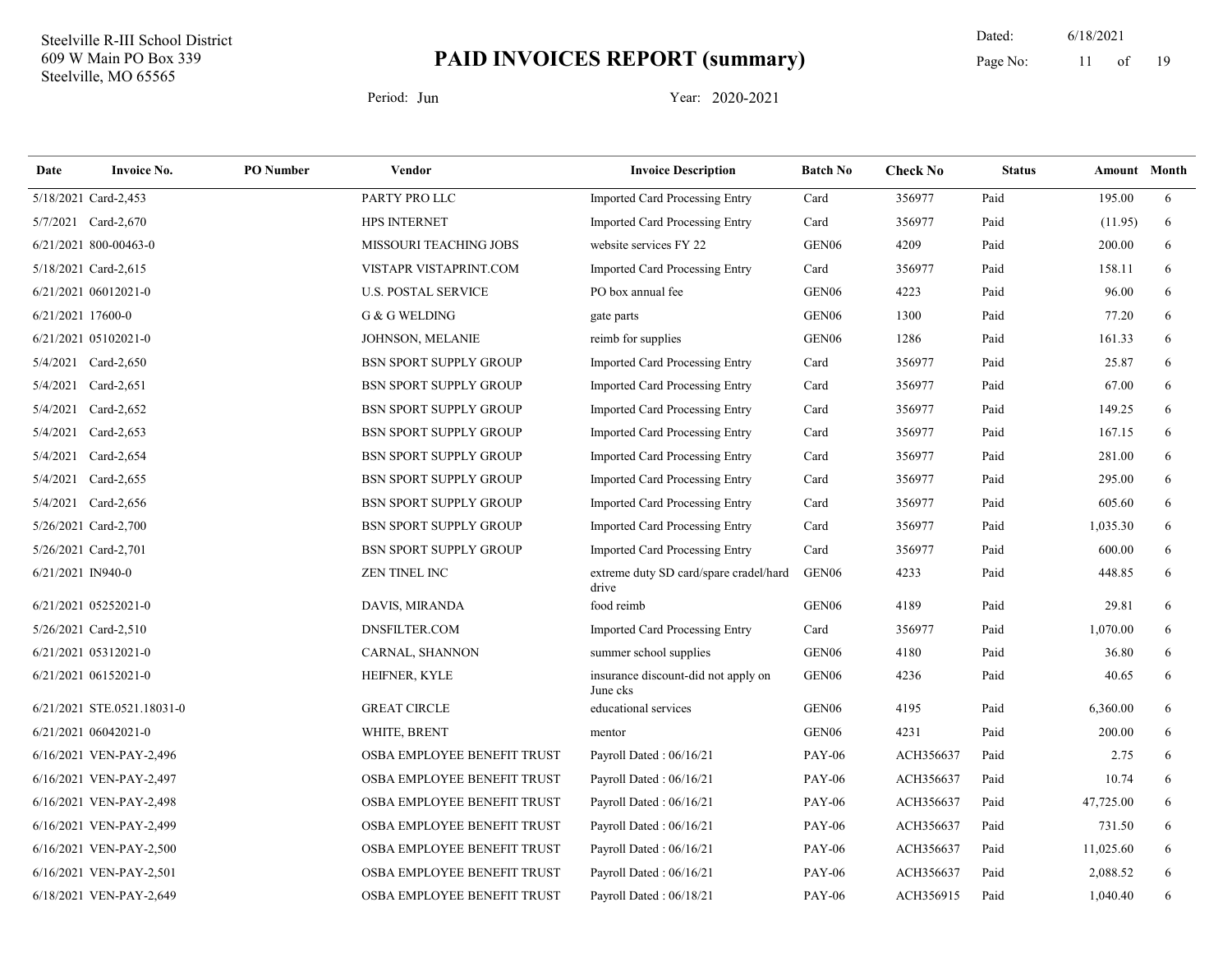19 Dated: 6/18/2021 Page No: 12 of

| Date | <b>Invoice No.</b>      | <b>PO</b> Number | Vendor                      | <b>Invoice Description</b> | <b>Batch No</b> | <b>Check No</b> | <b>Status</b> | <b>Amount</b> Month |   |
|------|-------------------------|------------------|-----------------------------|----------------------------|-----------------|-----------------|---------------|---------------------|---|
|      | 6/18/2021 VEN-PAY-2,643 |                  | OSBA EMPLOYEE BENEFIT TRUST | Payroll Dated: 06/18/21    | <b>PAY-06</b>   | ACH356915       | Paid          | 261.99              | 6 |
|      | 6/18/2021 VEN-PAY-2,644 |                  | OSBA EMPLOYEE BENEFIT TRUST | Payroll Dated: 06/18/21    | <b>PAY-06</b>   | ACH356915       | Paid          | 81.08               | 6 |
|      | 6/18/2021 VEN-PAY-2,645 |                  | OSBA EMPLOYEE BENEFIT TRUST | Payroll Dated: 06/18/21    | <b>PAY-06</b>   | ACH356915       | Paid          | 137.76              | 6 |
|      | 6/18/2021 VEN-PAY-2,646 |                  | OSBA EMPLOYEE BENEFIT TRUST | Payroll Dated: 06/18/21    | <b>PAY-06</b>   | ACH356915       | Paid          | 307.16              | 6 |
|      | 6/18/2021 VEN-PAY-2,647 |                  | OSBA EMPLOYEE BENEFIT TRUST | Payroll Dated: 06/18/21    | <b>PAY-06</b>   | ACH356915       | Paid          | 105.36              | 6 |
|      | 6/18/2021 VEN-PAY-2,648 |                  | OSBA EMPLOYEE BENEFIT TRUST | Payroll Dated: 06/18/21    | <b>PAY-06</b>   | ACH356915       | Paid          | 41.05               | 6 |
|      | 6/18/2021 VEN-PAY-2,637 |                  | OSBA EMPLOYEE BENEFIT TRUST | Payroll Dated: 06/18/21    | <b>PAY-06</b>   | ACH356915       | Paid          | 374.85              | 6 |
|      | 6/18/2021 VEN-PAY-2,638 |                  | OSBA EMPLOYEE BENEFIT TRUST | Payroll Dated: 06/18/21    | <b>PAY-06</b>   | ACH356915       | Paid          | 224.70              | 6 |
|      | 6/18/2021 VEN-PAY-2,639 |                  | OSBA EMPLOYEE BENEFIT TRUST | Payroll Dated: 06/18/21    | <b>PAY-06</b>   | ACH356915       | Paid          | 91.30               | 6 |
|      | 6/18/2021 VEN-PAY-2,640 |                  | OSBA EMPLOYEE BENEFIT TRUST | Payroll Dated: 06/18/21    | <b>PAY-06</b>   | ACH356915       | Paid          | 92.34               | 6 |
|      | 6/18/2021 VEN-PAY-2,641 |                  | OSBA EMPLOYEE BENEFIT TRUST | Payroll Dated: 06/18/21    | <b>PAY-06</b>   | ACH356915       | Paid          | 672.00              | 6 |
|      | 6/18/2021 VEN-PAY-2,642 |                  | OSBA EMPLOYEE BENEFIT TRUST | Payroll Dated: 06/18/21    | <b>PAY-06</b>   | ACH356915       | Paid          | 117.00              | 6 |
|      | 6/18/2021 VEN-PAY-2,631 |                  | OSBA EMPLOYEE BENEFIT TRUST | Payroll Dated: 06/18/21    | <b>PAY-06</b>   | ACH356915       | Paid          | 227.44              | 6 |
|      | 6/18/2021 VEN-PAY-2,632 |                  | OSBA EMPLOYEE BENEFIT TRUST | Payroll Dated: 06/18/21    | <b>PAY-06</b>   | ACH356915       | Paid          | 30.41               | 6 |
|      | 6/18/2021 VEN-PAY-2,633 |                  | OSBA EMPLOYEE BENEFIT TRUST | Payroll Dated: 06/18/21    | <b>PAY-06</b>   | ACH356915       | Paid          | 80.08               | 6 |
|      | 6/18/2021 VEN-PAY-2,634 |                  | OSBA EMPLOYEE BENEFIT TRUST | Payroll Dated: 06/18/21    | <b>PAY-06</b>   | ACH356915       | Paid          | 589.04              | 6 |
|      | 6/18/2021 VEN-PAY-2,635 |                  | OSBA EMPLOYEE BENEFIT TRUST | Payroll Dated: 06/18/21    | <b>PAY-06</b>   | ACH356915       | Paid          | 310.60              | 6 |
|      | 6/18/2021 VEN-PAY-2,636 |                  | OSBA EMPLOYEE BENEFIT TRUST | Payroll Dated: 06/18/21    | <b>PAY-06</b>   | ACH356915       | Paid          | 263.76              | 6 |
|      | 6/18/2021 VEN-PAY-2,607 |                  | OSBA EMPLOYEE BENEFIT TRUST | Payroll Dated: 06/18/21    | <b>PAY-06</b>   | ACH356915       | Paid          | 4,517.10            | 6 |
|      | 6/18/2021 VEN-PAY-2,626 |                  | OSBA EMPLOYEE BENEFIT TRUST | Payroll Dated: 06/18/21    | <b>PAY-06</b>   | ACH356915       | Paid          | 8,566.83            | 6 |
|      | 6/18/2021 VEN-PAY-2,627 |                  | OSBA EMPLOYEE BENEFIT TRUST | Payroll Dated: 06/18/21    | <b>PAY-06</b>   | ACH356915       | Paid          | 285.80              | 6 |
|      | 6/18/2021 VEN-PAY-2,628 |                  | OSBA EMPLOYEE BENEFIT TRUST | Payroll Dated: 06/18/21    | <b>PAY-06</b>   | ACH356915       | Paid          | 122.00              | 6 |
|      | 6/18/2021 VEN-PAY-2,629 |                  | OSBA EMPLOYEE BENEFIT TRUST | Payroll Dated: 06/18/21    | <b>PAY-06</b>   | ACH356915       | Paid          | 170.72              | 6 |
|      | 6/18/2021 VEN-PAY-2,630 |                  | OSBA EMPLOYEE BENEFIT TRUST | Payroll Dated: 06/18/21    | <b>PAY-06</b>   | ACH356915       | Paid          | 319.47              | 6 |
|      | 6/16/2021 VEN-PAY-2,545 |                  | OSBA EMPLOYEE BENEFIT TRUST | Payroll Dated: 06/16/21    | <b>PAY-06</b>   | ACH356637       | Paid          | 1,380.33            | 6 |
|      | 6/18/2021 VEN-PAY-2,602 |                  | OSBA EMPLOYEE BENEFIT TRUST | Payroll Dated: 06/18/21    | <b>PAY-06</b>   | ACH356915       | Paid          | 7.16                | 6 |
|      | 6/18/2021 VEN-PAY-2,603 |                  | OSBA EMPLOYEE BENEFIT TRUST | Payroll Dated: 06/18/21    | <b>PAY-06</b>   | ACH356915       | Paid          | 36,800.00           | 6 |
|      | 6/18/2021 VEN-PAY-2,604 |                  | OSBA EMPLOYEE BENEFIT TRUST | Payroll Dated: 06/18/21    | <b>PAY-06</b>   | ACH356915       | Paid          | 594.00              | 6 |
|      | 6/18/2021 VEN-PAY-2,605 |                  | OSBA EMPLOYEE BENEFIT TRUST | Payroll Dated: 06/18/21    | <b>PAY-06</b>   | ACH356915       | Paid          | 9,923.04            | 6 |
|      | 6/18/2021 VEN-PAY-2,606 |                  | OSBA EMPLOYEE BENEFIT TRUST | Payroll Dated: 06/18/21    | <b>PAY-06</b>   | ACH356915       | Paid          | 522.13              | 6 |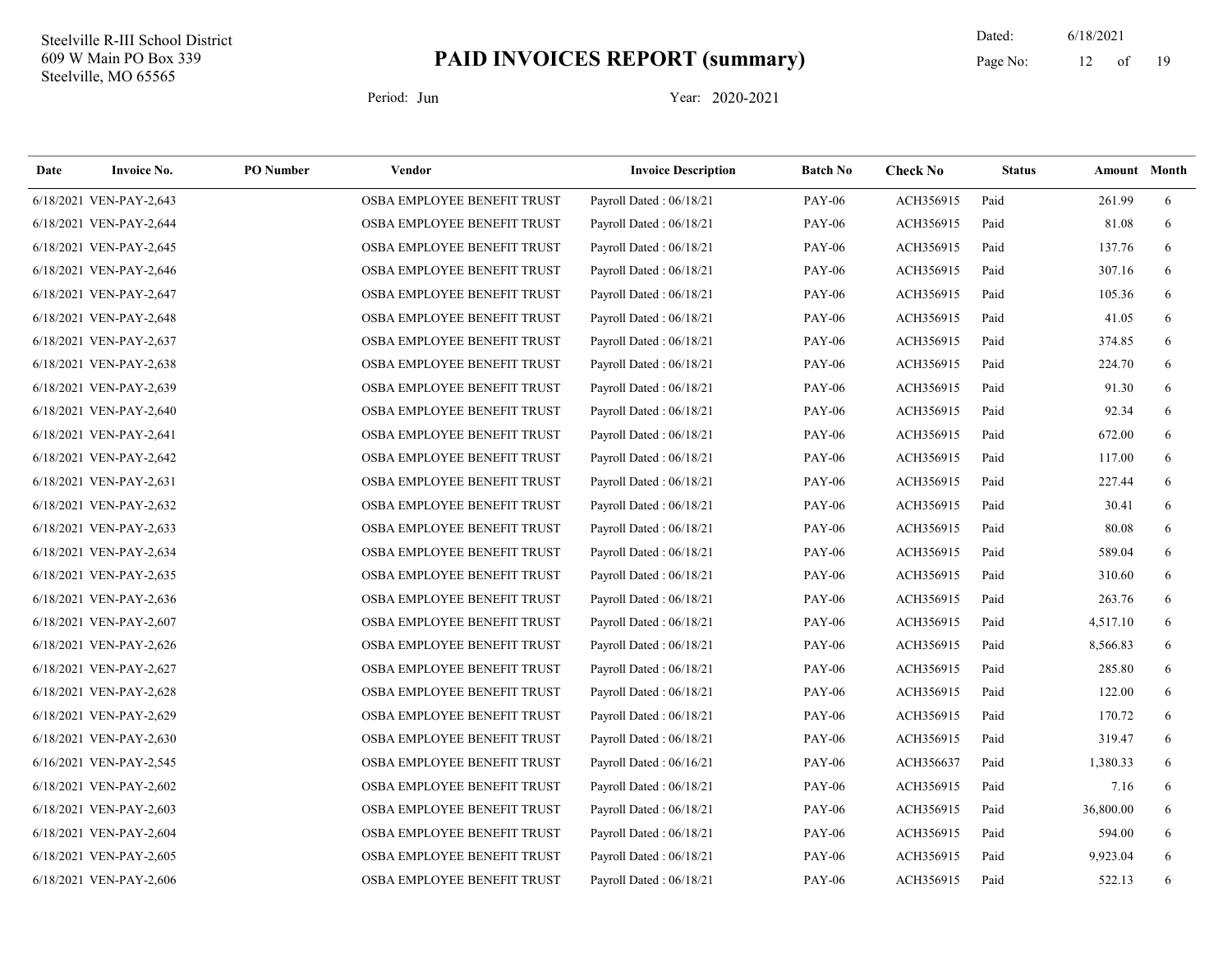19 Dated: 6/18/2021 Page No: 13 of

| Date | <b>Invoice No.</b>      | <b>PO</b> Number | <b>Vendor</b>               | <b>Invoice Description</b> | <b>Batch No</b> | <b>Check No</b> | <b>Status</b> |           | <b>Amount</b> Month |
|------|-------------------------|------------------|-----------------------------|----------------------------|-----------------|-----------------|---------------|-----------|---------------------|
|      | 6/16/2021 VEN-PAY-2,539 |                  | OSBA EMPLOYEE BENEFIT TRUST | Payroll Dated: 06/16/21    | <b>PAY-06</b>   | ACH356637       | Paid          | 339.62    | 6                   |
|      | 6/16/2021 VEN-PAY-2,540 |                  | OSBA EMPLOYEE BENEFIT TRUST | Payroll Dated: 06/16/21    | <b>PAY-06</b>   | ACH356637       | Paid          | 101.35    | 6                   |
|      | 6/16/2021 VEN-PAY-2,541 |                  | OSBA EMPLOYEE BENEFIT TRUST | Payroll Dated: 06/16/21    | <b>PAY-06</b>   | ACH356637       | Paid          | 241.08    | 6                   |
|      | 6/16/2021 VEN-PAY-2,542 |                  | OSBA EMPLOYEE BENEFIT TRUST | Payroll Dated: 06/16/21    | <b>PAY-06</b>   | ACH356637       | Paid          | 427.83    | 6                   |
|      | 6/16/2021 VEN-PAY-2,543 |                  | OSBA EMPLOYEE BENEFIT TRUST | Payroll Dated: 06/16/21    | <b>PAY-06</b>   | ACH356637       | Paid          | 105.36    | 6                   |
|      | 6/16/2021 VEN-PAY-2,544 |                  | OSBA EMPLOYEE BENEFIT TRUST | Payroll Dated: 06/16/21    | <b>PAY-06</b>   | ACH356637       | Paid          | 45.06     | 6                   |
|      | 6/16/2021 VEN-PAY-2,533 |                  | OSBA EMPLOYEE BENEFIT TRUST | Payroll Dated: 06/16/21    | <b>PAY-06</b>   | ACH356637       | Paid          | 524.79    | 6                   |
|      | 6/16/2021 VEN-PAY-2,534 |                  | OSBA EMPLOYEE BENEFIT TRUST | Payroll Dated: 06/16/21    | <b>PAY-06</b>   | ACH356637       | Paid          | 224.70    | 6                   |
|      | 6/16/2021 VEN-PAY-2,535 |                  | OSBA EMPLOYEE BENEFIT TRUST | Payroll Dated: 06/16/21    | <b>PAY-06</b>   | ACH356637       | Paid          | 143.56    | 6                   |
|      | 6/16/2021 VEN-PAY-2,536 |                  | OSBA EMPLOYEE BENEFIT TRUST | Payroll Dated: 06/16/21    | <b>PAY-06</b>   | ACH356637       | Paid          | 178.18    | 6                   |
|      | 6/16/2021 VEN-PAY-2,537 |                  | OSBA EMPLOYEE BENEFIT TRUST | Payroll Dated: 06/16/21    | <b>PAY-06</b>   | ACH356637       | Paid          | 882.00    | 6                   |
|      | 6/16/2021 VEN-PAY-2,538 |                  | OSBA EMPLOYEE BENEFIT TRUST | Payroll Dated: 06/16/21    | <b>PAY-06</b>   | ACH356637       | Paid          | 117.00    | 6                   |
|      | 6/16/2021 VEN-PAY-2,527 |                  | OSBA EMPLOYEE BENEFIT TRUST | Payroll Dated: 06/16/21    | <b>PAY-06</b>   | ACH356637       | Paid          | 227.44    | 6                   |
|      | 6/16/2021 VEN-PAY-2,528 |                  | OSBA EMPLOYEE BENEFIT TRUST | Payroll Dated: 06/16/21    | <b>PAY-06</b>   | ACH356637       | Paid          | 153.76    | 6                   |
|      | 6/16/2021 VEN-PAY-2,529 |                  | OSBA EMPLOYEE BENEFIT TRUST | Payroll Dated: 06/16/21    | <b>PAY-06</b>   | ACH356637       | Paid          | 155.62    | 6                   |
|      | 6/16/2021 VEN-PAY-2,530 |                  | OSBA EMPLOYEE BENEFIT TRUST | Payroll Dated: 06/16/21    | <b>PAY-06</b>   | ACH356637       | Paid          | 736.30    | 6                   |
|      | 6/16/2021 VEN-PAY-2,531 |                  | OSBA EMPLOYEE BENEFIT TRUST | Payroll Dated: 06/16/21    | <b>PAY-06</b>   | ACH356637       | Paid          | 310.60    | 6                   |
|      | 6/16/2021 VEN-PAY-2,532 |                  | OSBA EMPLOYEE BENEFIT TRUST | Payroll Dated: 06/16/21    | <b>PAY-06</b>   | ACH356637       | Paid          | 307.72    | 6                   |
|      | 6/17/2021 VEN-PAY-2,597 |                  | OSBA EMPLOYEE BENEFIT TRUST | Payroll Dated: 06/17/21    | <b>PAY-06</b>   | ACH356781       | Paid          | 1,040.40  | 6                   |
|      | 6/16/2021 VEN-PAY-2,522 |                  | OSBA EMPLOYEE BENEFIT TRUST | Payroll Dated: 06/16/21    | <b>PAY-06</b>   | ACH356637       | Paid          | 10,689.47 | 6                   |
|      | 6/16/2021 VEN-PAY-2,523 |                  | OSBA EMPLOYEE BENEFIT TRUST | Payroll Dated: 06/16/21    | <b>PAY-06</b>   | ACH356637       | Paid          | 379.71    | 6                   |
|      | 6/16/2021 VEN-PAY-2,524 |                  | OSBA EMPLOYEE BENEFIT TRUST | Payroll Dated: 06/16/21    | <b>PAY-06</b>   | ACH356637       | Paid          | 155.00    | 6                   |
|      | 6/16/2021 VEN-PAY-2,525 |                  | OSBA EMPLOYEE BENEFIT TRUST | Payroll Dated: 06/16/21    | <b>PAY-06</b>   | ACH356637       | Paid          | 241.28    | 6                   |
|      | 6/16/2021 VEN-PAY-2,526 |                  | OSBA EMPLOYEE BENEFIT TRUST | Payroll Dated: 06/16/21    | <b>PAY-06</b>   | ACH356637       | Paid          | 425.96    | 6                   |
|      | 6/17/2021 VEN-PAY-2,591 |                  | OSBA EMPLOYEE BENEFIT TRUST | Payroll Dated: 06/17/21    | <b>PAY-06</b>   | ACH356781       | Paid          | 261.99    | 6                   |
|      | 6/17/2021 VEN-PAY-2,592 |                  | OSBA EMPLOYEE BENEFIT TRUST | Payroll Dated: 06/17/21    | <b>PAY-06</b>   | ACH356781       | Paid          | 81.08     | 6                   |
|      | 6/17/2021 VEN-PAY-2,593 |                  | OSBA EMPLOYEE BENEFIT TRUST | Payroll Dated: 06/17/21    | <b>PAY-06</b>   | ACH356781       | Paid          | 137.76    | 6                   |
|      | 6/17/2021 VEN-PAY-2,594 |                  | OSBA EMPLOYEE BENEFIT TRUST | Payroll Dated: 06/17/21    | <b>PAY-06</b>   | ACH356781       | Paid          | 307.16    | 6                   |
|      | 6/17/2021 VEN-PAY-2,595 |                  | OSBA EMPLOYEE BENEFIT TRUST | Payroll Dated: 06/17/21    | <b>PAY-06</b>   | ACH356781       | Paid          | 105.36    | 6                   |
|      | 6/17/2021 VEN-PAY-2,596 |                  | OSBA EMPLOYEE BENEFIT TRUST | Payroll Dated: 06/17/21    | <b>PAY-06</b>   | ACH356781       | Paid          | 41.05     | 6                   |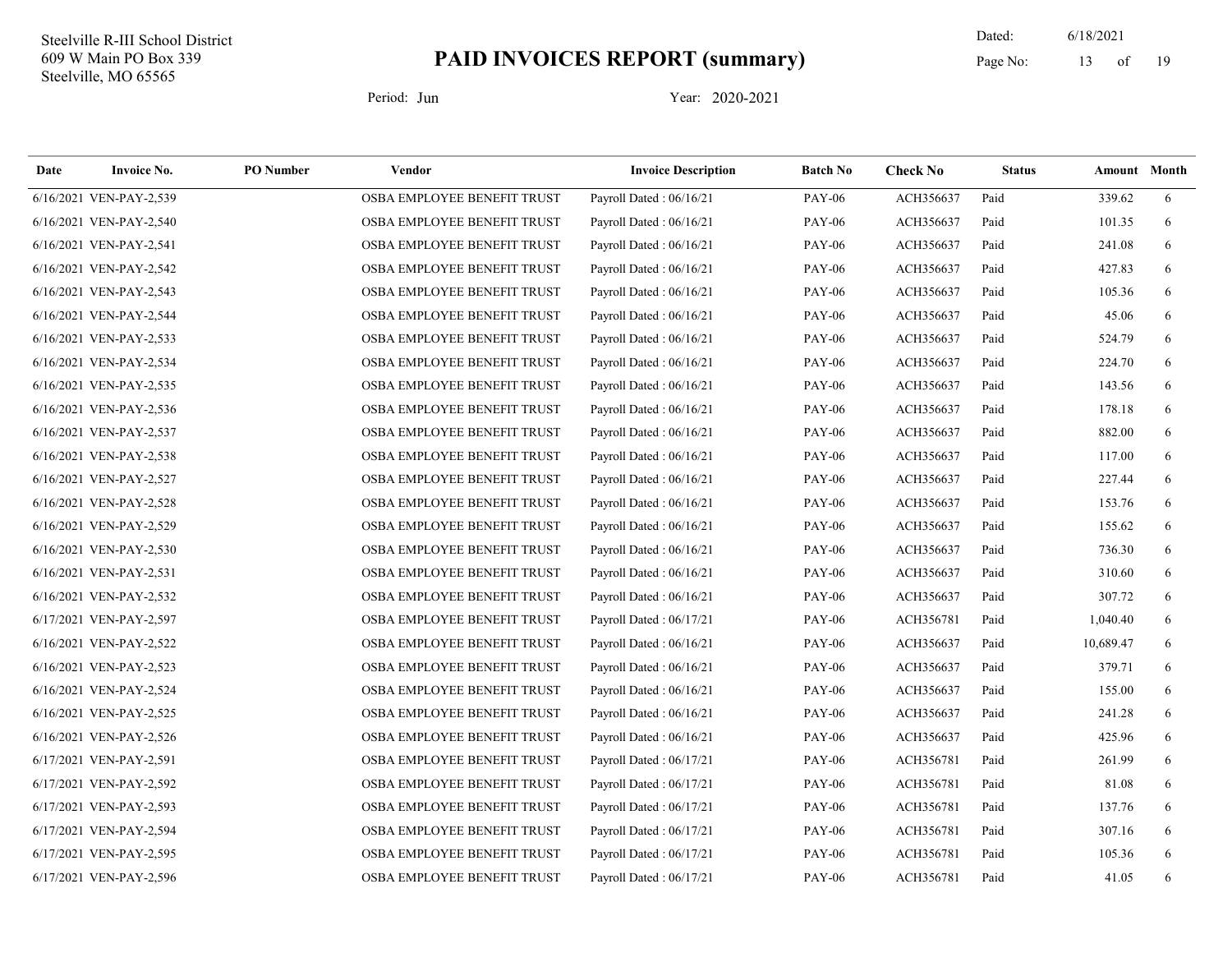19 Dated: 6/18/2021 Page No: 14 of

| Date | <b>Invoice No.</b>      | <b>PO</b> Number | Vendor                      | <b>Invoice Description</b>     | <b>Batch No</b>   | <b>Check No</b> | <b>Status</b> | <b>Amount</b> Month |   |
|------|-------------------------|------------------|-----------------------------|--------------------------------|-------------------|-----------------|---------------|---------------------|---|
|      | 6/17/2021 VEN-PAY-2,585 |                  | OSBA EMPLOYEE BENEFIT TRUST | Payroll Dated: 06/17/21        | <b>PAY-06</b>     | ACH356781       | Paid          | 374.85              | 6 |
|      | 6/17/2021 VEN-PAY-2,586 |                  | OSBA EMPLOYEE BENEFIT TRUST | Payroll Dated: 06/17/21        | <b>PAY-06</b>     | ACH356781       | Paid          | 224.70              | 6 |
|      | 6/17/2021 VEN-PAY-2,587 |                  | OSBA EMPLOYEE BENEFIT TRUST | Payroll Dated: 06/17/21        | <b>PAY-06</b>     | ACH356781       | Paid          | 91.30               | 6 |
|      | 6/17/2021 VEN-PAY-2,588 |                  | OSBA EMPLOYEE BENEFIT TRUST | Payroll Dated: 06/17/21        | <b>PAY-06</b>     | ACH356781       | Paid          | 128.07              | 6 |
|      | 6/17/2021 VEN-PAY-2,589 |                  | OSBA EMPLOYEE BENEFIT TRUST | Payroll Dated: 06/17/21        | <b>PAY-06</b>     | ACH356781       | Paid          | 672.00              | 6 |
|      | 6/17/2021 VEN-PAY-2,590 |                  | OSBA EMPLOYEE BENEFIT TRUST | Payroll Dated: 06/17/21        | <b>PAY-06</b>     | ACH356781       | Paid          | 117.00              | 6 |
|      | 6/17/2021 VEN-PAY-2,579 |                  | OSBA EMPLOYEE BENEFIT TRUST | Payroll Dated: 06/17/21        | <b>PAY-06</b>     | ACH356781       | Paid          | 227.44              | 6 |
|      | 6/17/2021 VEN-PAY-2,580 |                  | OSBA EMPLOYEE BENEFIT TRUST | Payroll Dated: 06/17/21        | <b>PAY-06</b>     | ACH356781       | Paid          | 30.41               | 6 |
|      | 6/17/2021 VEN-PAY-2,581 |                  | OSBA EMPLOYEE BENEFIT TRUST | Payroll Dated: 06/17/21        | <b>PAY-06</b>     | ACH356781       | Paid          | 80.08               | 6 |
|      | 6/17/2021 VEN-PAY-2,582 |                  | OSBA EMPLOYEE BENEFIT TRUST | Payroll Dated: 06/17/21        | <b>PAY-06</b>     | ACH356781       | Paid          | 589.04              | 6 |
|      | 6/17/2021 VEN-PAY-2,583 |                  | OSBA EMPLOYEE BENEFIT TRUST | Payroll Dated: 06/17/21        | <b>PAY-06</b>     | ACH356781       | Paid          | 310.60              | 6 |
|      | 6/17/2021 VEN-PAY-2,584 |                  | OSBA EMPLOYEE BENEFIT TRUST | Payroll Dated: 06/17/21        | <b>PAY-06</b>     | ACH356781       | Paid          | 263.76              | 6 |
|      | 6/17/2021 VEN-PAY-2,555 |                  | OSBA EMPLOYEE BENEFIT TRUST | Payroll Dated: 06/17/21        | <b>PAY-06</b>     | ACH356781       | Paid          | 4,517.10            | 6 |
|      | 6/17/2021 VEN-PAY-2,574 |                  | OSBA EMPLOYEE BENEFIT TRUST | Payroll Dated: 06/17/21        | <b>PAY-06</b>     | ACH356781       | Paid          | 8,566.83            | 6 |
|      | 6/17/2021 VEN-PAY-2,575 |                  | OSBA EMPLOYEE BENEFIT TRUST | Payroll Dated: 06/17/21        | <b>PAY-06</b>     | ACH356781       | Paid          | 285.80              | 6 |
|      | 6/17/2021 VEN-PAY-2,576 |                  | OSBA EMPLOYEE BENEFIT TRUST | Payroll Dated: 06/17/21        | <b>PAY-06</b>     | ACH356781       | Paid          | 122.00              | 6 |
|      | 6/17/2021 VEN-PAY-2,577 |                  | OSBA EMPLOYEE BENEFIT TRUST | Payroll Dated: 06/17/21        | <b>PAY-06</b>     | ACH356781       | Paid          | 170.72              | 6 |
|      | 6/17/2021 VEN-PAY-2,578 |                  | OSBA EMPLOYEE BENEFIT TRUST | Payroll Dated: 06/17/21        | <b>PAY-06</b>     | ACH356781       | Paid          | 319.47              | 6 |
|      | 6/16/2021 VEN-PAY-2,502 |                  | OSBA EMPLOYEE BENEFIT TRUST | Payroll Dated: 06/16/21        | <b>PAY-06</b>     | ACH356637       | Paid          | 5,019.00            | 6 |
|      | 6/17/2021 VEN-PAY-2,550 |                  | OSBA EMPLOYEE BENEFIT TRUST | Payroll Dated: 06/17/21        | <b>PAY-06</b>     | ACH356781       | Paid          | 7.16                | 6 |
|      | 6/17/2021 VEN-PAY-2,551 |                  | OSBA EMPLOYEE BENEFIT TRUST | Payroll Dated: 06/17/21        | <b>PAY-06</b>     | ACH356781       | Paid          | 36,800.00           | 6 |
|      | 6/17/2021 VEN-PAY-2,552 |                  | OSBA EMPLOYEE BENEFIT TRUST | Payroll Dated: 06/17/21        | <b>PAY-06</b>     | ACH356781       | Paid          | 599.50              | 6 |
|      | 6/17/2021 VEN-PAY-2,553 |                  | OSBA EMPLOYEE BENEFIT TRUST | Payroll Dated: 06/17/21        | <b>PAY-06</b>     | ACH356781       | Paid          | 9,923.04            | 6 |
|      | 6/17/2021 VEN-PAY-2,554 |                  | OSBA EMPLOYEE BENEFIT TRUST | Payroll Dated: 06/17/21        | <b>PAY-06</b>     | ACH356781       | Paid          | 522.13              | 6 |
|      | 6/17/2021 VEN-PAY-2,598 |                  | YIG ADMINISTRATION          | Payroll Dated: 06/17/21        | <b>PAY-06</b>     | 4152            | Paid          | 152.87              | 6 |
|      | 6/16/2021 VEN-PAY-2,546 |                  | YIG ADMINISTRATION          | Payroll Dated: 06/16/21        | <b>PAY-06</b>     | 4140            | Paid          | 152.87              | 6 |
|      | 6/18/2021 VEN-PAY-2,650 |                  | YIG ADMINISTRATION          | Payroll Dated: 06/18/21        | <b>PAY-06</b>     | 4164            | Paid          | 152.87              | 6 |
|      | 6/21/2021 320083-0      |                  | STEELVILLE FEED & FARM      | feed and supplies              | GEN <sub>06</sub> | 4218            | Paid          | 245.00              | 6 |
|      | 5/27/2021 Card-2,707    |                  | STEELVILLE FEED & FARM      | Imported Card Processing Entry | Card              | 356977          | Paid          | 30.92               | 6 |
|      | 6/21/2021 05262021-0    |                  | <b>FRESH IDEAS</b>          | food serv 5/5/21-6/2/21        | GEN <sub>06</sub> | 4194            | Paid          | 55,482.94           | 6 |
|      |                         |                  |                             |                                |                   |                 |               |                     |   |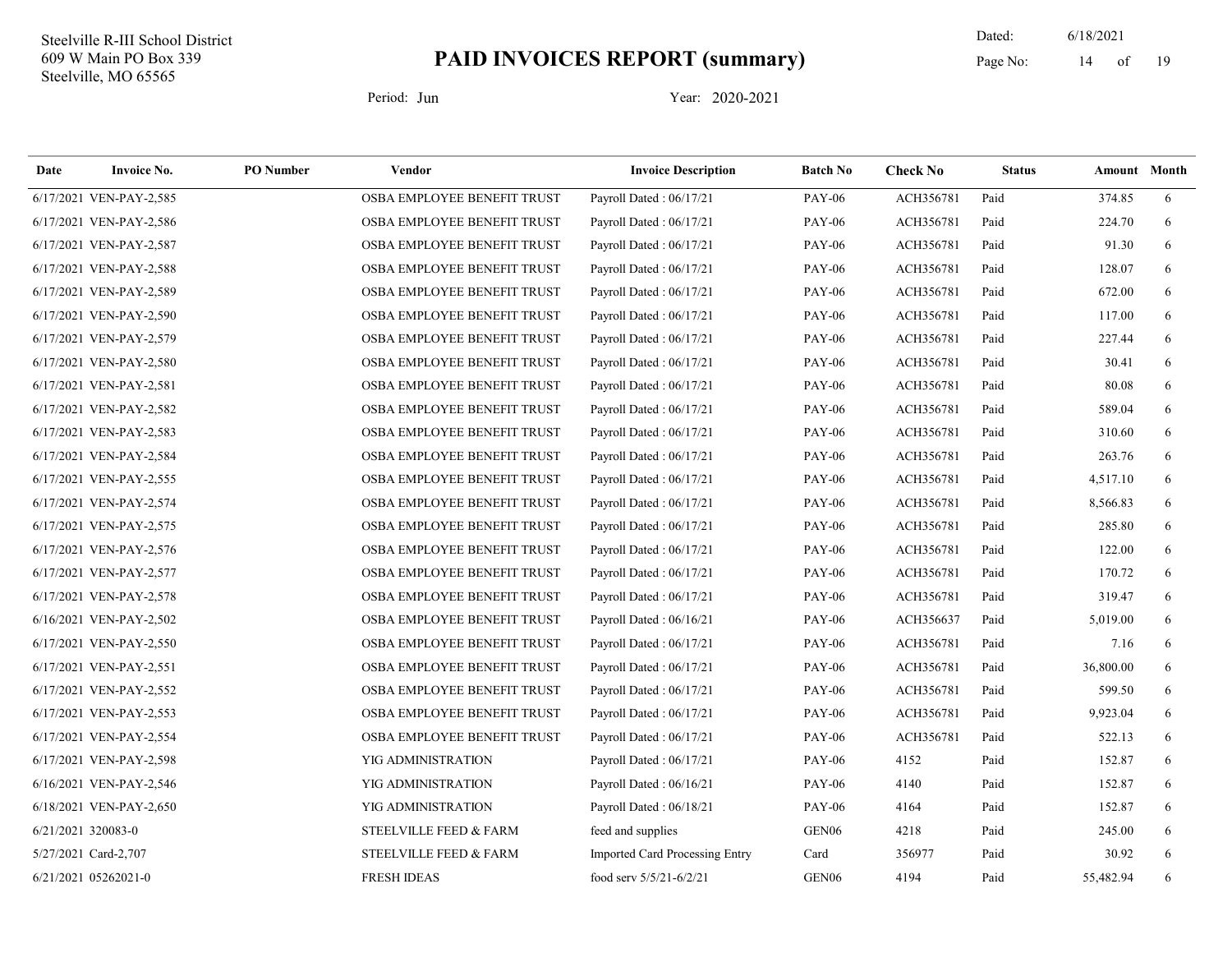19 Dated: 6/18/2021 Page No: 15 of

| Date | <b>Invoice No.</b>    | <b>PO</b> Number | Vendor                        | <b>Invoice Description</b>                  | <b>Batch No</b>   | <b>Check No</b> | <b>Status</b> | <b>Amount</b> Month |   |
|------|-----------------------|------------------|-------------------------------|---------------------------------------------|-------------------|-----------------|---------------|---------------------|---|
|      | 6/21/2021 06152021-0  |                  | VETTER, KARI                  | OSBA wellness program winner-Gold<br>Level  | GEN <sub>06</sub> | 4227            | Paid          | 150.00              | 6 |
|      | 6/21/2021 06042021-0  |                  | <b>KEYMANN AMANDA</b>         | MS half bldg lead mentor & buddy<br>teacher | GEN <sub>06</sub> | 4204            | Paid          | 350.00              | 6 |
|      | 6/21/2021 05202021-0  |                  | <b>GIBBS TINA</b>             | duroc sow & cross boar                      | GEN <sub>06</sub> | 1281            | Paid          | 300.00              | 6 |
|      | 5/26/2021 Card-2,583  |                  | <b>CUBA BAKERY &amp; DELI</b> | <b>Imported Card Processing Entry</b>       | Card              | 356977          | Paid          | 1,055.00            | 6 |
|      | 5/27/2021 Card-2,584  |                  | <b>CUBA BAKERY &amp; DELI</b> | Imported Card Processing Entry              | Card              | 356977          | Paid          | 32.46               | 6 |
|      | 5/27/2021 Card-2,585  |                  | <b>CUBA BAKERY &amp; DELI</b> | Imported Card Processing Entry              | Card              | 356977          | Paid          | 32.46               | 6 |
|      | 5/27/2021 Card-2,586  |                  | <b>CUBA BAKERY &amp; DELI</b> | Imported Card Processing Entry              | Card              | 356977          | Paid          | 32.45               | 6 |
|      | 5/7/2021 Card-2,597   |                  | <b>CUBA BAKERY &amp; DELI</b> | Imported Card Processing Entry              | Card              | 356977          | Paid          | 212.60              | 6 |
|      | 5/7/2021 Card-2,668   |                  | <b>CUBA BAKERY &amp; DELI</b> | Imported Card Processing Entry              | Card              | 356977          | Paid          | 220.09              | 6 |
|      | 6/21/2021 6243-6244-0 |                  | <b>HARMON TRUCK SERVICES</b>  | bus repairs                                 | GEN <sub>06</sub> | 4197            | Paid          | 6,341.25            | 6 |
|      | 6/21/2021 06042021-0  |                  | <b>SANTHUFF OLIVIA</b>        | mentor                                      | GEN <sub>06</sub> | 4217            | Paid          | 200.00              | 6 |
|      | 5/18/2021 Card-2,519  |                  | Creekside Fudge               | <b>Imported Card Processing Entry</b>       | Card              | 356977          | Paid          | 322.37              | 6 |
|      | 5/26/2021 Card-2,533  |                  | JOST TIRE CO INC              | Imported Card Processing Entry              | Card              | 356977          | Paid          | 663.39              | 6 |
|      | 6/21/2021 05192021-0  |                  | J. D. Huitt                   | graduation video                            | GEN <sub>06</sub> | 1283            | Paid          | 500.00              | 6 |
|      | 5/5/2021 Card-2,486   |                  | THE WEBSTAURANT STORE         | <b>Imported Card Processing Entry</b>       | Card              | 356977          | Paid          | 87.34               | 6 |
|      | 5/26/2021 Card-2,727  |                  | <b>CRACKER BARREL</b>         | Imported Card Processing Entry              | Card              | 356977          | Paid          | 28.82               | 6 |
|      | 5/4/2021 Card-2,716   |                  | NATIONAL FASTENER CORP        | Imported Card Processing Entry              | Card              | 356977          | Paid          | 184.24              | 6 |
|      | 5/27/2021 Card-2,704  |                  | AIRGAS USA, LLC               | Imported Card Processing Entry              | Card              | 356977          | Paid          | 249.65              | 6 |
|      | 6/21/2021 06152021-0  |                  | UNION HIGH SCHOOL             | HS boys basketball league                   | GEN06             | 4224            | Paid          | 700.00              | 6 |
|      | 6/21/2021 106469-0    |                  | CHEMCO INDUSTRIES INC         | dust mop treatment & petrobreak             | GEN <sub>06</sub> | 4183            | Paid          | 247.15              | 6 |
|      | 5/18/2021 Card-2,570  |                  | STEELVILLE TELEPHONE          | Imported Card Processing Entry              | Card              | 356977          | Paid          | 5,020.53            | 6 |
|      | 5/18/2021 Card-2,571  |                  | STEELVILLE TELEPHONE          | Imported Card Processing Entry              | Card              | 356977          | Paid          | 1,400.00            | 6 |
|      | 5/12/2021 Card-2,683  |                  | RIVIERA MAYA MEXICAN          | Imported Card Processing Entry              | Card              | 356977          | Paid          | 36.54               | 6 |
|      | 5/17/2021 Card-2,687  |                  | SQ COUNTRYSIDE FAR            | Imported Card Processing Entry              | Card              | 356977          | Paid          | 76.54               | 6 |
|      | 6/21/2021 05282021-0  |                  | <b>TURNBOUGH JESSICA</b>      | reimb for summer school supplies            | GEN <sub>06</sub> | 4222            | Paid          | 28.00               | 6 |
|      | 5/20/2021 Card-2,528  |                  | <b>RICHS BURGERS</b>          | Imported Card Processing Entry              | Card              | 356977          | Paid          | 300.00              | 6 |
|      | 5/27/2021 Card-2,706  |                  | <b>RICHS BURGERS</b>          | Imported Card Processing Entry              | Card              | 356977          | Paid          | 128.34              | 6 |
|      | 6/21/2021 06042021-0  |                  | HOUSEWRIGHT BRANDI            | mentor                                      | GEN <sub>06</sub> | 4200            | Paid          | 200.00              | 6 |
|      | 5/6/2021 Card-2,539   |                  | <b>MO DMV</b>                 | Imported Card Processing Entry              | Card              | 356977          | Paid          | 15.75               | 6 |
|      | 6/21/2021 06022021-0  |                  | <b>JIM BARTLE</b>             | Prom DJ                                     | GEN <sub>06</sub> | 1284            | Paid          | 500.00              | 6 |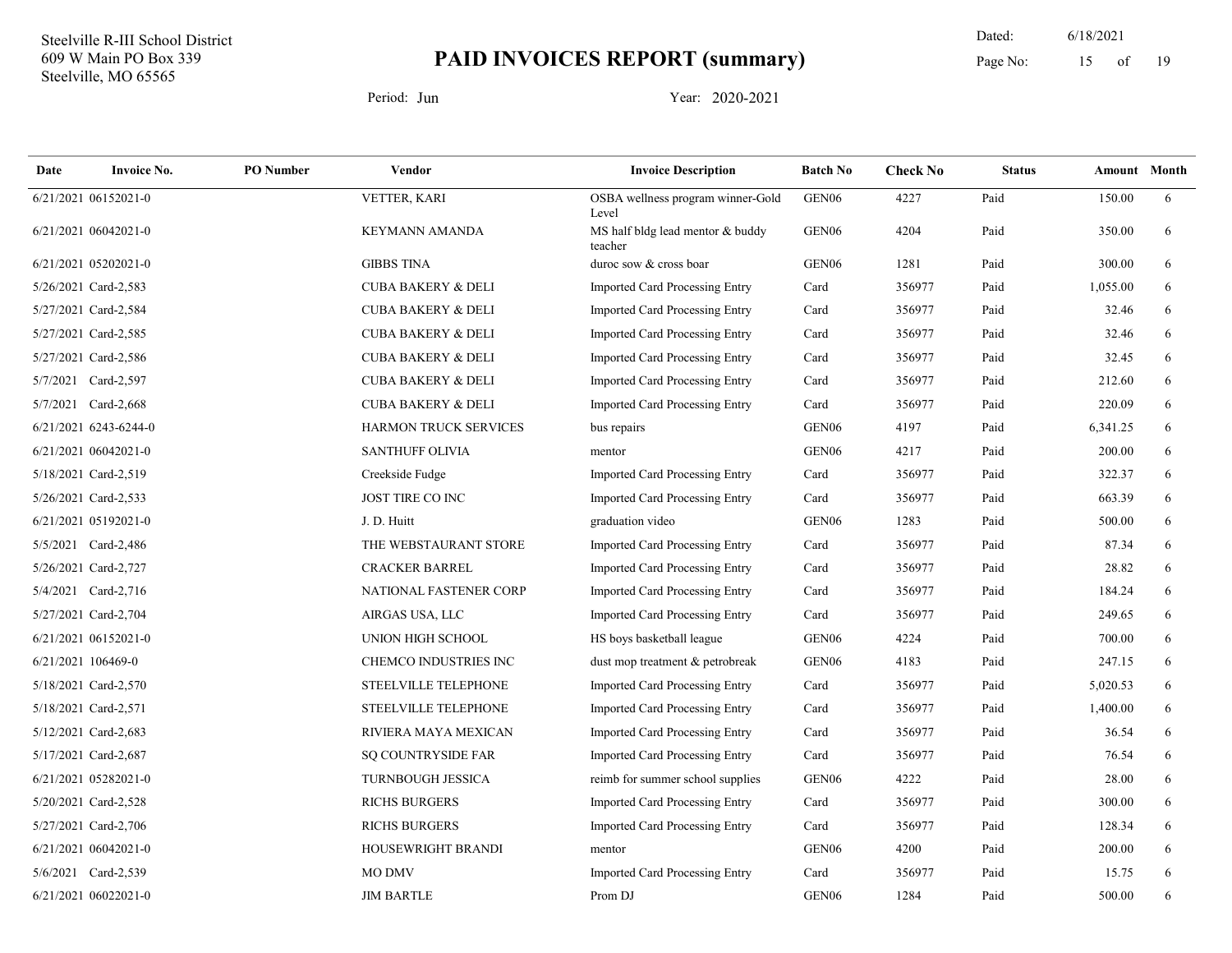19 Dated: 6/18/2021 Page No: 16 of

| Date     | <b>Invoice No.</b>   | <b>PO</b> Number | Vendor                        | <b>Invoice Description</b>            | <b>Batch No</b>   | <b>Check No</b> | <b>Status</b> | Amount Month |   |
|----------|----------------------|------------------|-------------------------------|---------------------------------------|-------------------|-----------------|---------------|--------------|---|
|          | 6/21/2021 72803953-0 |                  | DE LAGE LANDEN PUBLIC FINANCE | copy machine rental                   | GEN <sub>06</sub> | 4190            | Paid          | 1,345.00     | 6 |
|          | 5/10/2021 Card-2,446 |                  | <b>AMAZON MKTPLACE</b>        | Imported Card Processing Entry        | Card              | 356977          | Paid          | 47.00        | 6 |
|          | 5/10/2021 Card-2,447 |                  | <b>AMAZON MKTPLACE</b>        | Imported Card Processing Entry        | Card              | 356977          | Paid          | 63.00        | 6 |
|          | 5/10/2021 Card-2,448 |                  | AMAZON MKTPLACE               | Imported Card Processing Entry        | Card              | 356977          | Paid          | 25.09        | 6 |
|          | 5/11/2021 Card-2,451 |                  | <b>AMAZON MKTPLACE</b>        | Imported Card Processing Entry        | Card              | 356977          | Paid          | 16.44        | 6 |
|          | 5/17/2021 Card-2,452 |                  | <b>AMAZON MKTPLACE</b>        | Imported Card Processing Entry        | Card              | 356977          | Paid          | 65.21        | 6 |
|          | 5/24/2021 Card-2,461 |                  | <b>AMAZON MKTPLACE</b>        | Imported Card Processing Entry        | Card              | 356977          | Paid          | 35.80        | 6 |
|          | 5/28/2021 Card-2,709 |                  | <b>AMAZON MKTPLACE</b>        | Imported Card Processing Entry        | Card              | 356977          | Paid          | 10.99        | 6 |
|          | 5/10/2021 Card-2,675 |                  | <b>AMAZON MKTPLACE</b>        | Imported Card Processing Entry        | Card              | 356977          | Paid          | 123.19       | 6 |
|          | 5/12/2021 Card-2,681 |                  | <b>AMAZON MKTPLACE</b>        | Imported Card Processing Entry        | Card              | 356977          | Paid          | 52.95        | 6 |
|          | 5/14/2021 Card-2,684 |                  | <b>AMAZON MKTPLACE</b>        | Imported Card Processing Entry        | Card              | 356977          | Paid          | 13.99        | 6 |
|          | 5/24/2021 Card-2,690 |                  | <b>AMAZON MKTPLACE</b>        | <b>Imported Card Processing Entry</b> | Card              | 356977          | Paid          | 7.99         | 6 |
|          | 5/24/2021 Card-2,691 |                  | <b>AMAZON MKTPLACE</b>        | Imported Card Processing Entry        | Card              | 356977          | Paid          | 80.78        | 6 |
|          | 5/25/2021 Card-2,699 |                  | AMAZON MKTPLACE               | Imported Card Processing Entry        | Card              | 356977          | Paid          | 13.26        | 6 |
|          | 5/4/2021 Card-2,649  |                  | <b>AMAZON MKTPLACE</b>        | Imported Card Processing Entry        | Card              | 356977          | Paid          | 21.90        | 6 |
| 5/6/2021 | Card-2,664           |                  | <b>AMAZON MKTPLACE</b>        | Imported Card Processing Entry        | Card              | 356977          | Paid          | 10.99        | 6 |
|          | 5/7/2021 Card-2,666  |                  | <b>AMAZON MKTPLACE</b>        | Imported Card Processing Entry        | Card              | 356977          | Paid          | 92.99        | 6 |
|          | 5/7/2021 Card-2,667  |                  | <b>AMAZON MKTPLACE</b>        | Imported Card Processing Entry        | Card              | 356977          | Paid          | 109.90       | 6 |
|          | 5/10/2021 Card-2,673 |                  | <b>AMAZON MKTPLACE</b>        | <b>Imported Card Processing Entry</b> | Card              | 356977          | Paid          | 50.97        | 6 |
|          | 5/10/2021 Card-2,674 |                  | <b>AMAZON MKTPLACE</b>        | <b>Imported Card Processing Entry</b> | Card              | 356977          | Paid          | 6.99         | 6 |
|          | 5/18/2021 Card-2,614 |                  | <b>AMAZON MKTPLACE</b>        | Imported Card Processing Entry        | Card              | 356977          | Paid          | 58.78        | 6 |
|          | 5/19/2021 Card-2,618 |                  | <b>AMAZON MKTPLACE</b>        | Imported Card Processing Entry        | Card              | 356977          | Paid          | 30.38        | 6 |
|          | 5/24/2021 Card-2,634 |                  | <b>AMAZON MKTPLACE</b>        | Imported Card Processing Entry        | Card              | 356977          | Paid          | 149.72       | 6 |
|          | 5/31/2021 Card-2,646 |                  | <b>AMAZON MKTPLACE</b>        | Imported Card Processing Entry        | Card              | 356977          | Paid          | 76.31        | 6 |
|          | 5/31/2021 Card-2,647 |                  | <b>AMAZON MKTPLACE</b>        | <b>Imported Card Processing Entry</b> | Card              | 356977          | Paid          | 11.45        | 6 |
|          | 5/6/2021 Card-2,593  |                  | <b>AMAZON MKTPLACE</b>        | Imported Card Processing Entry        | Card              | 356977          | Paid          | 23.00        | 6 |
|          | 5/7/2021 Card-2,595  |                  | <b>AMAZON MKTPLACE</b>        | Imported Card Processing Entry        | Card              | 356977          | Paid          | 28.76        | 6 |
|          | 5/13/2021 Card-2,604 |                  | <b>AMAZON MKTPLACE</b>        | <b>Imported Card Processing Entry</b> | Card              | 356977          | Paid          | 41.16        | 6 |
|          | 5/13/2021 Card-2,605 |                  | <b>AMAZON MKTPLACE</b>        | <b>Imported Card Processing Entry</b> | Card              | 356977          | Paid          | 40.18        | 6 |
|          | 5/14/2021 Card-2,606 |                  | <b>AMAZON MKTPLACE</b>        | Imported Card Processing Entry        | Card              | 356977          | Paid          | 144.93       | 6 |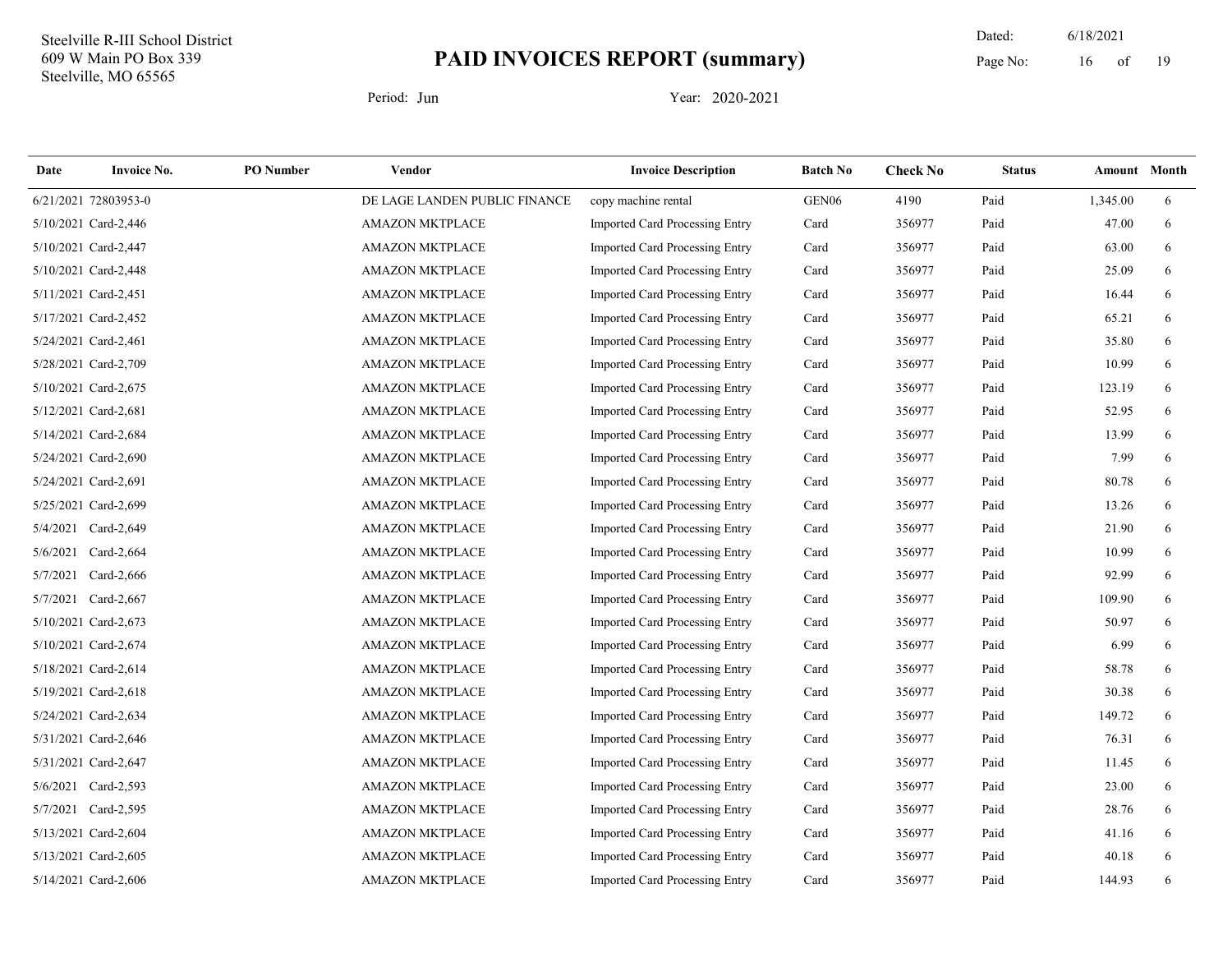19 Dated: 6/18/2021 Page No: 17 of

| Date | <b>Invoice No.</b>   | <b>PO</b> Number | Vendor                 | <b>Invoice Description</b>            | <b>Batch No</b>   | <b>Check No</b> | <b>Status</b> | Amount Month |   |
|------|----------------------|------------------|------------------------|---------------------------------------|-------------------|-----------------|---------------|--------------|---|
|      | 5/17/2021 Card-2,607 |                  | AMAZON MKTPLACE        | <b>Imported Card Processing Entry</b> | Card              | 356977          | Paid          | 102.13       | 6 |
|      | 5/7/2021 Card-2,542  |                  | <b>AMAZON MKTPLACE</b> | Imported Card Processing Entry        | Card              | 356977          | Paid          | 24.41        | 6 |
|      | 5/14/2021 Card-2,547 |                  | <b>AMAZON MKTPLACE</b> | Imported Card Processing Entry        | Card              | 356977          | Paid          | 104.45       | 6 |
|      | 5/17/2021 Card-2,548 |                  | <b>AMAZON MKTPLACE</b> | Imported Card Processing Entry        | Card              | 356977          | Paid          | 143.88       | 6 |
|      | 5/18/2021 Card-2,549 |                  | <b>AMAZON MKTPLACE</b> | Imported Card Processing Entry        | Card              | 356977          | Paid          | 471.76       | 6 |
|      | 5/24/2021 Card-2,551 |                  | <b>AMAZON MKTPLACE</b> | Imported Card Processing Entry        | Card              | 356977          | Paid          | 7.00         | 6 |
|      | 5/24/2021 Card-2,575 |                  | <b>AMAZON MKTPLACE</b> | Imported Card Processing Entry        | Card              | 356977          | Paid          | 52.96        | 6 |
|      | 5/17/2021 Card-2,518 |                  | <b>AMAZON MKTPLACE</b> | Imported Card Processing Entry        | Card              | 356977          | Paid          | 25.98        | 6 |
|      | 5/20/2021 Card-2,525 |                  | <b>AMAZON MKTPLACE</b> | Imported Card Processing Entry        | Card              | 356977          | Paid          | 130.02       | 6 |
|      | 5/24/2021 Card-2,532 |                  | <b>AMAZON MKTPLACE</b> | Imported Card Processing Entry        | Card              | 356977          | Paid          | 63.95        | 6 |
|      | 5/7/2021 Card-2,541  |                  | <b>AMAZON MKTPLACE</b> | <b>Imported Card Processing Entry</b> | Card              | 356977          | Paid          | 33.34        | 6 |
|      | 5/18/2021 Card-2,504 |                  | <b>AMAZON MKTPLACE</b> | Imported Card Processing Entry        | Card              | 356977          | Paid          | 89.99        | 6 |
|      | 5/20/2021 Card-2,505 |                  | <b>AMAZON MKTPLACE</b> | Imported Card Processing Entry        | Card              | 356977          | Paid          | 601.97       | 6 |
|      | 5/21/2021 Card-2,506 |                  | <b>AMAZON MKTPLACE</b> | Imported Card Processing Entry        | Card              | 356977          | Paid          | 71.99        | 6 |
|      | 5/26/2021 Card-2,509 |                  | <b>AMAZON MKTPLACE</b> | Imported Card Processing Entry        | Card              | 356977          | Paid          | 290.34       | 6 |
|      | 5/14/2021 Card-2,515 |                  | <b>AMAZON MKTPLACE</b> | <b>Imported Card Processing Entry</b> | Card              | 356977          | Paid          | 299.64       | 6 |
|      | 5/17/2021 Card-2,517 |                  | <b>AMAZON MKTPLACE</b> | Imported Card Processing Entry        | Card              | 356977          | Paid          | 22.99        | 6 |
|      | 5/26/2021 Card-2,493 |                  | <b>AMAZON MKTPLACE</b> | Imported Card Processing Entry        | Card              | 356977          | Paid          | 39.92        | 6 |
|      | 5/28/2021 Card-2,494 |                  | <b>AMAZON MKTPLACE</b> | <b>Imported Card Processing Entry</b> | Card              | 356977          | Paid          | 24.64        | 6 |
|      | 5/31/2021 Card-2,497 |                  | <b>AMAZON MKTPLACE</b> | <b>Imported Card Processing Entry</b> | Card              | 356977          | Paid          | 202.18       | 6 |
|      | 5/6/2021 Card-2,498  |                  | <b>AMAZON MKTPLACE</b> | Imported Card Processing Entry        | Card              | 356977          | Paid          | 110.33       | 6 |
|      | 5/10/2021 Card-2,499 |                  | <b>AMAZON MKTPLACE</b> | Imported Card Processing Entry        | Card              | 356977          | Paid          | 88.84        | 6 |
|      | 5/17/2021 Card-2,503 |                  | <b>AMAZON MKTPLACE</b> | Imported Card Processing Entry        | Card              | 356977          | Paid          | 508.27       | 6 |
|      | 5/24/2021 Card-2,462 |                  | <b>AMAZON MKTPLACE</b> | Imported Card Processing Entry        | Card              | 356977          | Paid          | 66.70        | 6 |
|      | 5/24/2021 Card-2,463 |                  | <b>AMAZON MKTPLACE</b> | Imported Card Processing Entry        | Card              | 356977          | Paid          | 71.34        | 6 |
|      | 5/24/2021 Card-2,464 |                  | <b>AMAZON MKTPLACE</b> | Imported Card Processing Entry        | Card              | 356977          | Paid          | 37.97        | 6 |
|      | 5/24/2021 Card-2,465 |                  | <b>AMAZON MKTPLACE</b> | <b>Imported Card Processing Entry</b> | Card              | 356977          | Paid          | 5.99         | 6 |
|      | 5/26/2021 Card-2,472 |                  | <b>AMAZON MKTPLACE</b> | Imported Card Processing Entry        | Card              | 356977          | Paid          | 129.70       | 6 |
|      | 5/31/2021 Card-2,481 |                  | <b>AMAZON MKTPLACE</b> | Imported Card Processing Entry        | Card              | 356977          | Paid          | 20.98        | 6 |
|      | 6/21/2021 06042021-0 |                  | <b>RUEDIGER BRYAN</b>  | mentor                                | GEN <sub>06</sub> | 4215            | Paid          | 200.00       | 6 |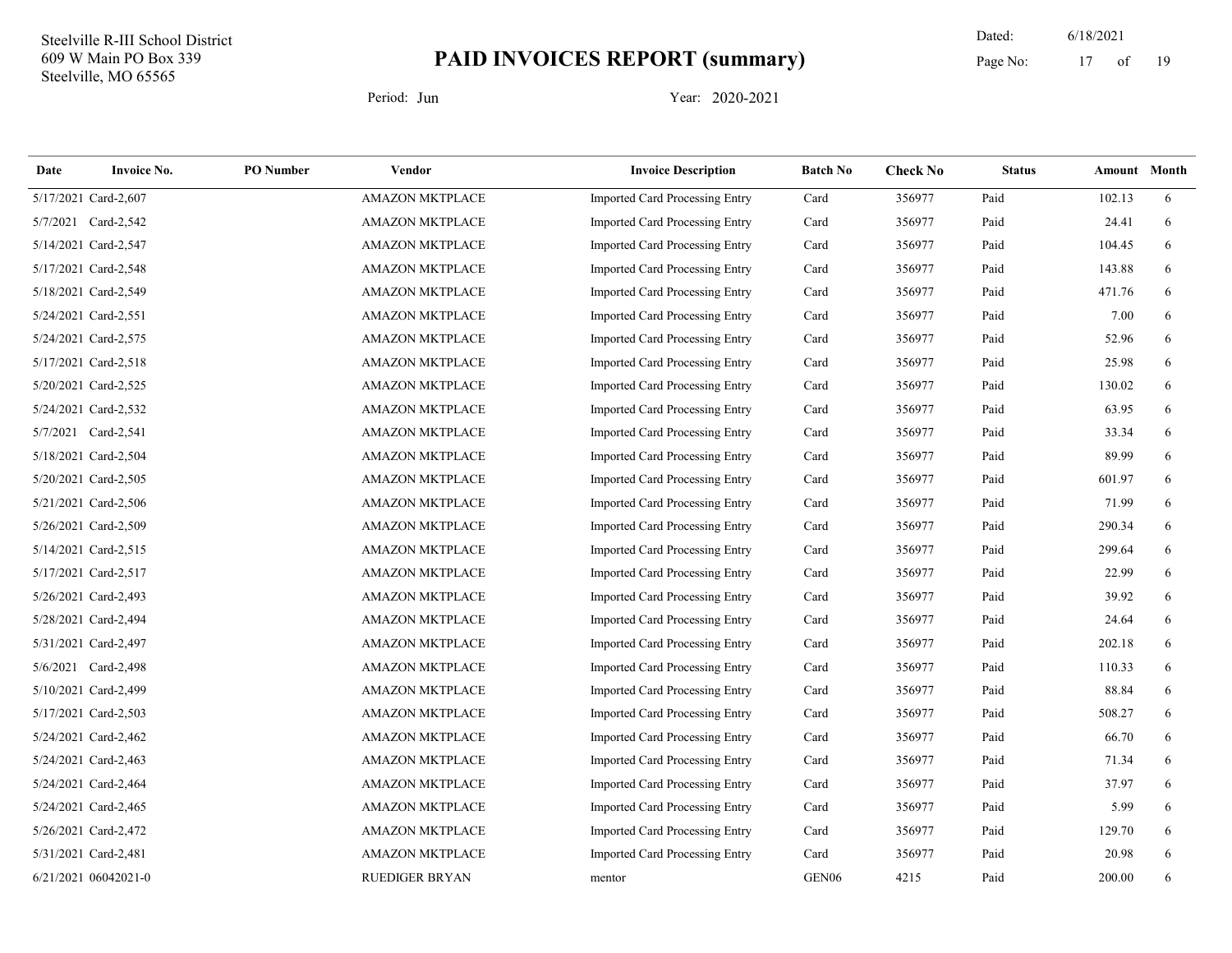19 Dated: 6/18/2021 Page No: 18 of

| Date            | <b>Invoice No.</b>        | <b>PO</b> Number | <b>Vendor</b>                       | <b>Invoice Description</b>                   | <b>Batch No</b>   | <b>Check No</b> | <b>Status</b> |           | <b>Amount</b> Month |
|-----------------|---------------------------|------------------|-------------------------------------|----------------------------------------------|-------------------|-----------------|---------------|-----------|---------------------|
|                 | 6/21/2021 06152021-0      |                  | VETTER STEVEN                       | OSBA wellness program winner-bronze<br>level | GEN <sub>06</sub> | 4226            | Paid          | 50.00     | 6                   |
|                 | 6/21/2021 05192021-0      |                  | MARCO TECHNOLOGIES LLC              | copies                                       | GEN <sub>06</sub> | 4207            | Paid          | 10,524.82 | 6                   |
|                 | 5/13/2021 Card-2,546      |                  | <b>CENEX COUNTRY</b>                | <b>Imported Card Processing Entry</b>        | Card              | 356977          | Paid          | 106.00    | 6                   |
|                 | 5/25/2021 Card-2,553      |                  | <b>CENEX COUNTRY</b>                | <b>Imported Card Processing Entry</b>        | Card              | 356977          | Paid          | 70.00     | 6                   |
|                 | 5/31/2021 Card-2,648      |                  | OTC BRANDS                          | Imported Card Processing Entry               | Card              | 356977          | Paid          | 29.97     | 6                   |
|                 | 5/14/2021 Card-2,501      |                  | IPY SomethingCool                   | Imported Card Processing Entry               | Card              | 356977          | Paid          | 31,290.20 | 6                   |
|                 | 5/14/2021 Card-2,502      |                  | IPY SomethingCool                   | Imported Card Processing Entry               | Card              | 356977          | Paid          | 5,584.80  | 6                   |
|                 | 5/24/2021 Card-2,507      |                  | AMAZONPRIME MEMBERSHIP              | Imported Card Processing Entry               | Card              | 356977          | Paid          | 119.00    | 6                   |
|                 | 5/27/2021 Card-2,477      |                  | <b>DOLLARTREE</b>                   | <b>Imported Card Processing Entry</b>        | Card              | 356977          | Paid          | 151.00    | 6                   |
|                 | 5/10/2021 Card-2,676      |                  | <b>CUSTOMINK LLC</b>                | <b>Imported Card Processing Entry</b>        | Card              | 356977          | Paid          | 412.02    | 6                   |
|                 | 5/28/2021 Card-2,578      |                  | MO SEC OF STATE                     | Imported Card Processing Entry               | Card              | 356977          | Paid          | 26.25     | 6                   |
|                 | 5/5/2021 Card-2,718       |                  | MIDWEST BUS SALES, INC.             | <b>Imported Card Processing Entry</b>        | Card              | 356977          | Paid          | 1,124.92  | 6                   |
|                 | 5/26/2021 Card-2,728      |                  | MIDWEST BUS SALES, INC.             | <b>Imported Card Processing Entry</b>        | Card              | 356977          | Paid          | 923.57    | 6                   |
|                 | 6/17/2021 VEN-PAY-2,572   |                  | <b>MSTA MEMBER DEPT</b>             | Payroll Dated: 06/17/21                      | <b>PAY-06</b>     | 4145            | Paid          | 967.25    | 6                   |
|                 | 6/17/2021 VEN-PAY-2,573   |                  | <b>MSTA MEMBER DEPT</b>             | Payroll Dated: 06/17/21                      | <b>PAY-06</b>     | 4145            | Paid          | 51.70     | 6                   |
|                 | 6/16/2021 VEN-PAY-2,520   |                  | <b>MSTA MEMBER DEPT</b>             | Payroll Dated: 06/16/21                      | <b>PAY-06</b>     | 4133            | Paid          | 967.25    | 6                   |
|                 | 6/16/2021 VEN-PAY-2,521   |                  | <b>MSTA MEMBER DEPT</b>             | Payroll Dated: 06/16/21                      | <b>PAY-06</b>     | 4133            | Paid          | 51.70     | 6                   |
|                 | 6/18/2021 VEN-PAY-2,624   |                  | <b>MSTA MEMBER DEPT</b>             | Payroll Dated: 06/18/21                      | <b>PAY-06</b>     | 4157            | Paid          | 967.25    | 6                   |
|                 | 6/18/2021 VEN-PAY-2,625   |                  | <b>MSTA MEMBER DEPT</b>             | Payroll Dated: 06/18/21                      | <b>PAY-06</b>     | 4157            | Paid          | 51.30     | 6                   |
|                 | 5/10/2021 Card-2,500      |                  | IN AMERICAN UNION VENTUR            | <b>Imported Card Processing Entry</b>        | Card              | 356977          | Paid          | 185.00    | 6                   |
| 6/21/2021 983-0 |                           |                  | <b>CATLETT &amp; ASSOCIATES LLC</b> | 50% of annual audit fee                      | GEN <sub>06</sub> | 4181            | Paid          | 4,050.00  | 6                   |
|                 | 5/5/2021 Card-2,717       |                  | <b>EBAY</b>                         | Imported Card Processing Entry               | Card              | 356977          | Paid          | 26.99     | 6                   |
|                 | 5/17/2021 Card-2,611      |                  | <b>FAMILY CENTER OF ROLLA</b>       | Imported Card Processing Entry               | Card              | 356977          | Paid          | 623.75    | 6                   |
|                 | 6/21/2021 05122021-0      |                  | <b>SONIA PARRY</b>                  | BBQ luncheon for seniors                     | GEN <sub>06</sub> | 1297            | Paid          | 250.00    | 6                   |
|                 | 5/21/2021 Card-2,458      |                  | <b>SQ BOWNESS POTTERY</b>           | Imported Card Processing Entry               | Card              | 356977          | Paid          | 40.00     | 6                   |
|                 | 6/21/2021 CC-1210527395-0 |                  | ALPHA MEDIA FARMINGTON              | graduation salutes                           | GEN <sub>06</sub> | 4172            | Paid          | 202.05    | 6                   |
|                 | 5/11/2021 Card-2,562      |                  | BUILDASIGN.COM                      | Imported Card Processing Entry               | Card              | 356977          | Paid          | 110.97    | 6                   |
|                 | 5/17/2021 Card-2,565      |                  | <b>BUILDASIGN.COM</b>               | Imported Card Processing Entry               | Card              | 356977          | Paid          | 36.99     | 6                   |
|                 | 5/21/2021 Card-2,573      |                  | <b>BUILDASIGN.COM</b>               | <b>Imported Card Processing Entry</b>        | Card              | 356977          | Paid          | 73.98     | 6                   |
|                 | 6/21/2021 06082021-0      |                  | <b>BILLINGSLEY LOGAN</b>            | greenhouse supply & lunch reimb              | GEN <sub>06</sub> | 1279            | Paid          | 240.58    | 6                   |